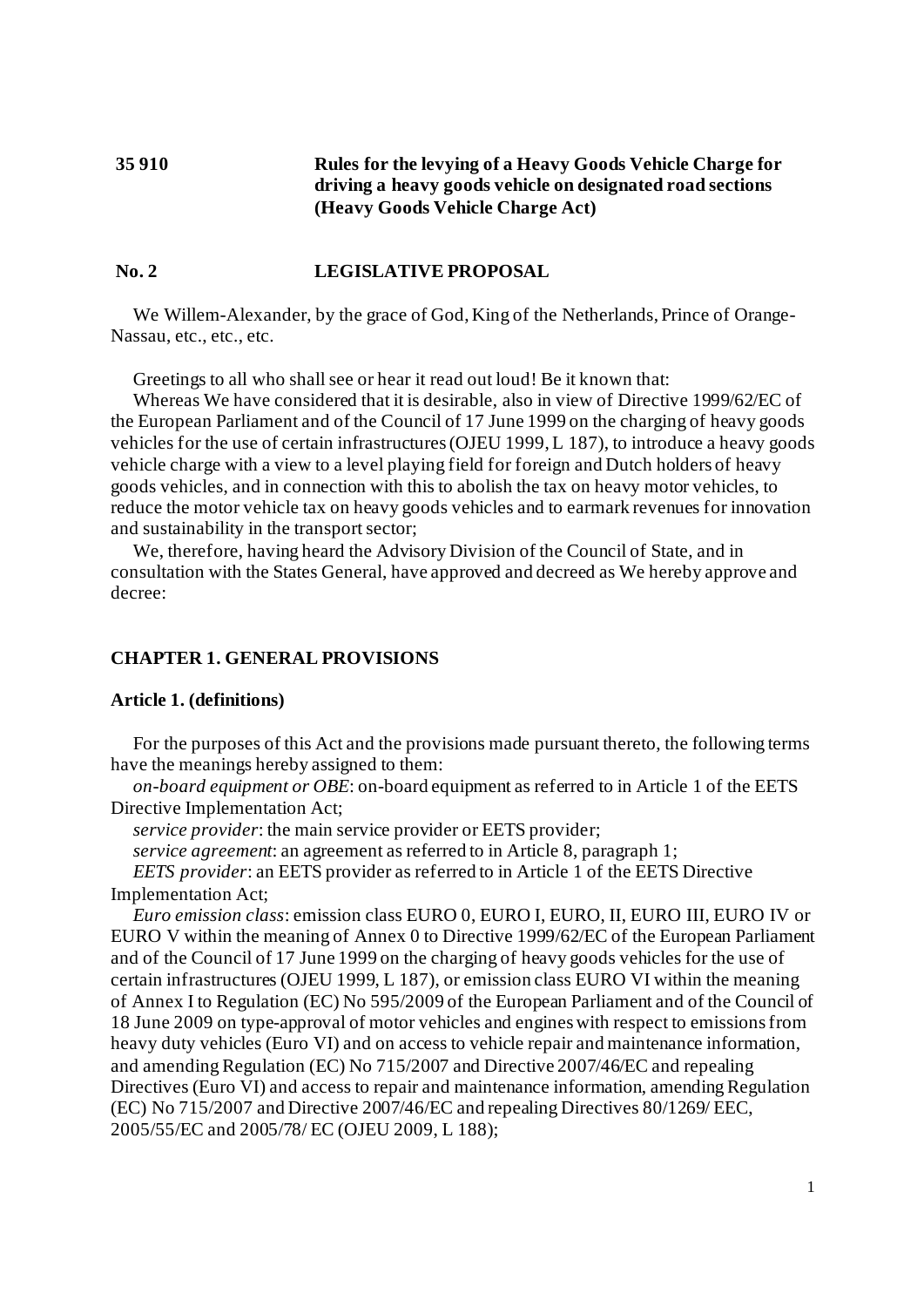*physical living environment*: the physical living environment as referred to in Article 1.2, paragraph 2, of the Environment and Planning Act;

*main service provider*: the toll service provider as referred to in Article 1 of the EETS Directive Implementation Act;

*holder*: a holder as referred to in Article 1 of the EETS Directive Implementation Act:

a. in whose name a heavy goods vehicle is registered in the vehicle registration system;

b. who actually has available a heavy goods vehicle for which no registration number has been declared;

c. in whose name a heavy goods vehicle has been entered in a foreign registration system for motor vehicles, the registration system for motor vehicles used by the armed forces kept by Our Minister of Defence, as well as any other registration system for motor vehicles, which he is entitled to have in the Netherlands;

*vehicle registration system*: a registration system as referred to in Article 42 of the Road Traffic Act 1994;

*Our Minister*: the Dutch Minister of Infrastructure and Water Management;

*maximum permissible mass*: the weight of the heavy goods vehicle plus the maximum permissible load weight for the heavy goods vehicle;

*supervisor*: the party designated on the basis of Article 14, paragraph 1;

*Implementing Regulation (EU) 2020/204*: Commission Implementing Regulation (EU) 2020/204 of 28 November 2019 on detailed obligations of European Electronic Toll Service providers, minimum content of the European Electronic Toll Service domain statement, electronic interfaces, requirements for interoperability constituents and repealing Decision 2009/750/EC (OJEU 2020, L 43);

*Regulation (EU) 2018/858*: Regulation (EU) 2018/858 of the European Parliament and of the Council of 30 May 2019 on the approval and market surveillance of motor vehicles and their trailers, and of systems, components and separate technical units intended for such vehicles, amending Regulations (EC) No 715/2007 and (EC) No 595/2009 and repealing Directive 2007/46/EC (OJEU 2018, L 151);

*heavy goods vehicle*: a motor vehicle within the meaning of Article 1, paragraph 1, point c, of the Road Traffic Act 1994 or a combination of vehicles intended or used for the road haulage of goods, the maximum permissible mass of which is more than 3,500 kilograms;

*Heavy Goods Vehicle Charge*: the charge as referred to in Article 2, paragraph 1; *road*: a road as referred to in Article 1, paragraph 1, point b, of the Road Traffic Act 1994; *road authority*:

a. Our Minister for roads managed by the national government;

b. the Provincial Council for roads managed by a province;

c. the General Board for roads managed by a water authority or, on the basis of a decision by the General Board, the Daily Executive;

d. the Municipal Executive or, on the basis of a decision taken by them, a governing committee appointed by the Municipal Executive, for other roads;

*road section*: a specifically designated road or part of that road.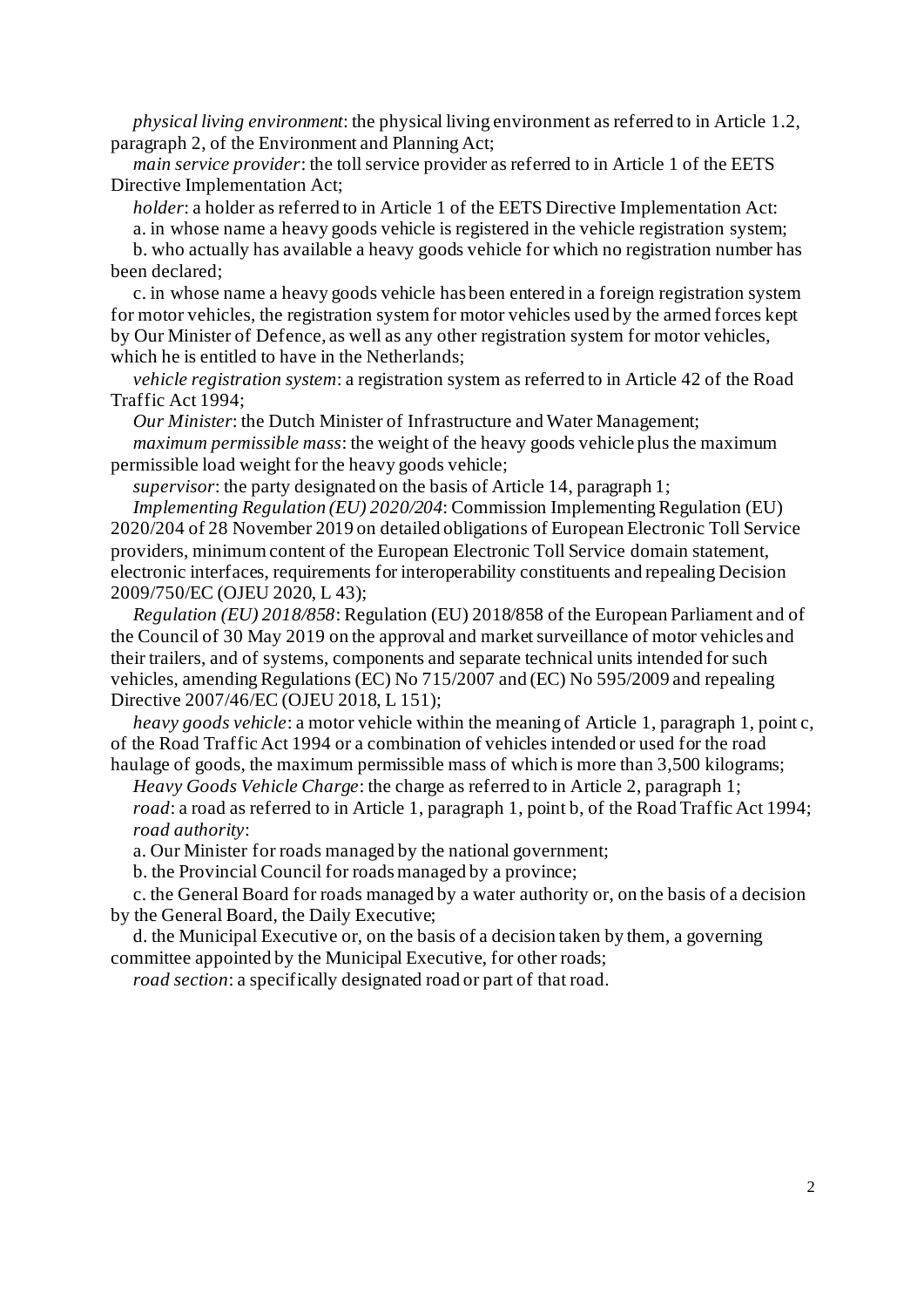# **CHAPTER 2. HEAVY GOODS VEHICLE CHARGE**

## **Article 2 (chargeable party and chargeable event)**

1. The Heavy Goods Vehicle Charge is to be understood as the liability of a holder for payment to Our Minister of a tariff per kilometre for the distance travelled with a heavy goods vehicle on a road section as referred to in the Annex.

2. Rules may be laid down by ministerial regulation for the beginning and end of a road section of a part thereof.

3. Our Minister is the toll charger as referred to in the EETS Directive Implementation Act.

4. Notwithstanding paragraph 3, the State of the Netherlands is the toll charger as referred to in articles 8, 9, 10, 11, 12, 23, 37 and 38 of the EETS Directive Implementation Act.

5. The date of the introduction of the Heavy Goods Vehicle Charge is to be determined by ministerial regulation.

## **Article 3 (general or specific exemption)**

1. The holder is exempt from the Heavy Goods Vehicle Charge for heavy goods vehicles that:

a. as evidenced by:

1º. a registration system kept by Our Minister of Defence are used by the Dutch armed forces;

2º. a registration system communicated by Our Minister of Defence are used by friendly armed forces;

b. use the road with a dealer's registration number;

c. are motor vehicles with limited speed as referred to in Article 37, paragraph 1, point a, under 2º, of the Road Traffic Act 1994;

d. are used as refuse collection vehicles, street sweepers or drain clearing vehicles for which the supplementary digits 18 or 19 have been included in the bodywork code, as referred to in Annex 1, Appendix 2, of Regulation (EU) 2018/858.

2. The holder may submit a request to Our Minister for a specific exemption from the Heavy Goods Vehicle Charge for heavy goods vehicles that:

a. are used by the police or the fire brigade;

b. were first put into use at least 40 years ago, unless they are used for commercial purposes.

3. By order in council, conditions and restrictions may be attached to the general or specific exemption.

4. Rules may be laid down by ministerial regulation for the information to be submitted with the request referred to in paragraph 2.

# **CHAPTER 3. TARIFFS**

## **Article 4 (recording of kilometres by means of on-board equipment)**

1. The recording of the kilometres driven on a road section as referred to in the Annex takes place by means of on-board equipment.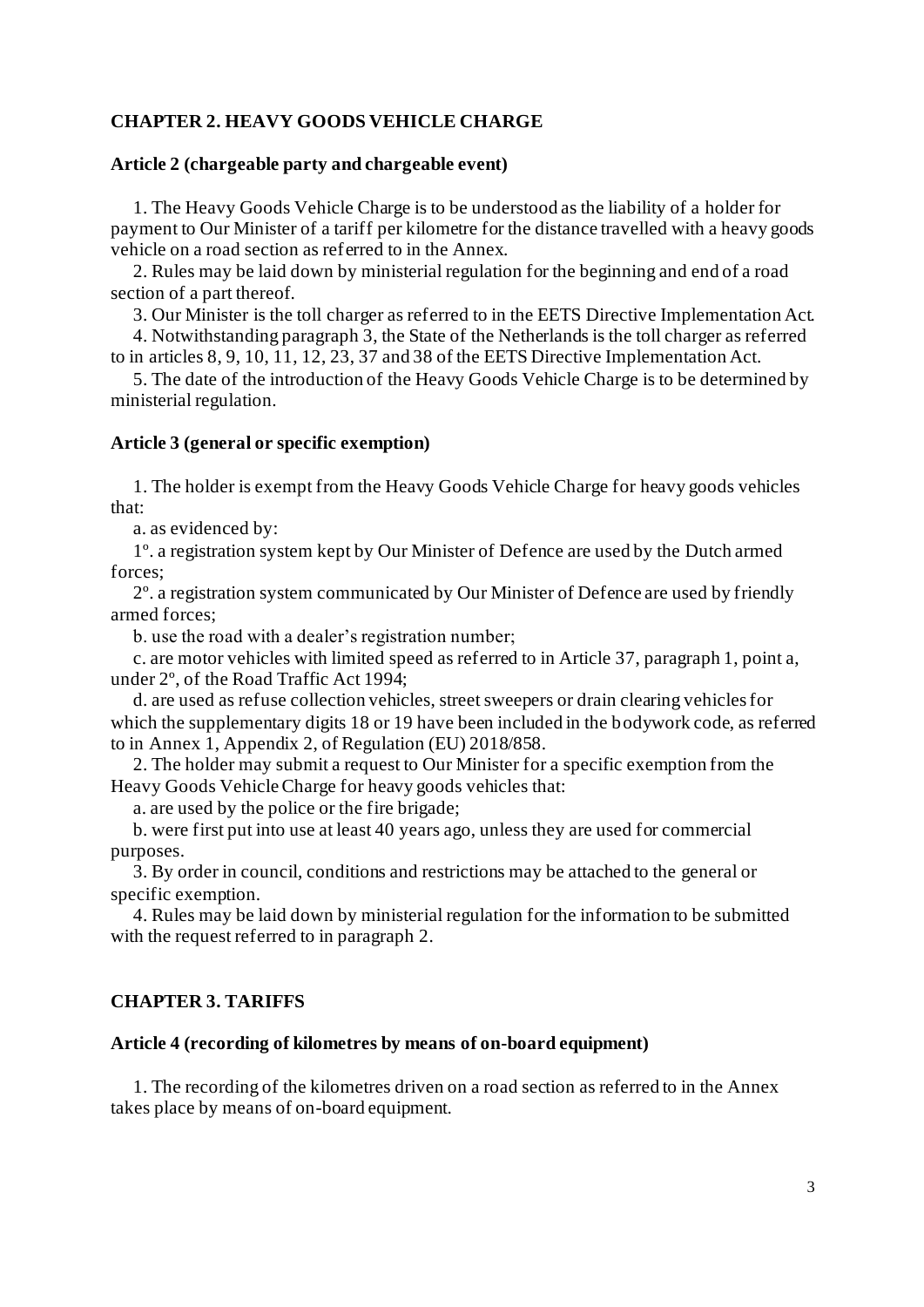2. Unless the holder has been granted a general or specific exemption as referred to in Article 3, paragraph 1 or 2, the holder must ensure, while using any road, that the heavy goods vehicle is equipped with on-board equipment that:

- a. works properly;
- b. is activated; and

c. belongs to the heavy goods vehicle for which a valid service agreement has been concluded.

3. The obligations of a holder as referred to in paragraph 2 do not apply during a period, to be laid down by ministerial regulation, after the holder has reported to the service provider that:

a. the on-board equipment is not working properly; or

b. the on-board equipment has been stolen.

4. If the service provider with whom the holder has concluded a service agreement can no longer provide his services, the obligations of the holder as referred to in paragraph 2 do not apply during a period to be laid down by ministerial regulation within which the holder has the opportunity to conclude a service agreement with another service provider.

## **Article 5. (tariffs)**

1. The tariff for the Heavy Goods Vehicle Charge is as follows (in euros) for each kilometre driven on a road section designated in the Annex:

| Maximum<br>permissibl<br>e mass<br>[kg]      |                               | Euro emission class |             |                     |                                          |                  |                                   |
|----------------------------------------------|-------------------------------|---------------------|-------------|---------------------|------------------------------------------|------------------|-----------------------------------|
|                                              | <b>EURO</b><br>$\overline{0}$ | <b>EURO</b><br>-    | EURO I<br>I | <b>EURO II</b><br>I | <b>EURO I</b><br>$\overline{\mathsf{V}}$ | <b>EURO</b><br>V | <b>EURO V</b><br>I and<br>cleaner |
| $3,500$ up to<br>and<br>including<br>12,000  | 0.156                         | 0.144               | 0.129       | 0.117               | 0.105                                    | 0.086            | 0.078                             |
| $12,000$ up<br>to and<br>including<br>32,000 | 0.252                         | 0.232               | 0.209       | 0.189               | 0.169                                    | 0.139            | 0.126                             |
| more than<br>32,000                          | 0.260                         | 0.239               | 0.216       | 0.195               | 0.174                                    | 0.143            | 0.130                             |

2. From the year following the calendar year in which the present article enters into force, the amounts referred to in paragraph 1 are changed by ministerial regulation on 1 January of each year. To calculate these amounts, the tariffs to be replaced are multiplied by the table correction factor as referred to in Article 10.2 of the Income Tax Act 2001, and subsequently rounded off. If such rounding off occurred in the previous year, the non-rounded-off figure is used for the change.

3. When the present article enters into force, the amounts referred to in paragraph 1 are to be amended by ministerial regulation. Paragraph 2 applies by analogy, on the understanding that the table correction factors which are applicable on 1 January 2019 and in subsequent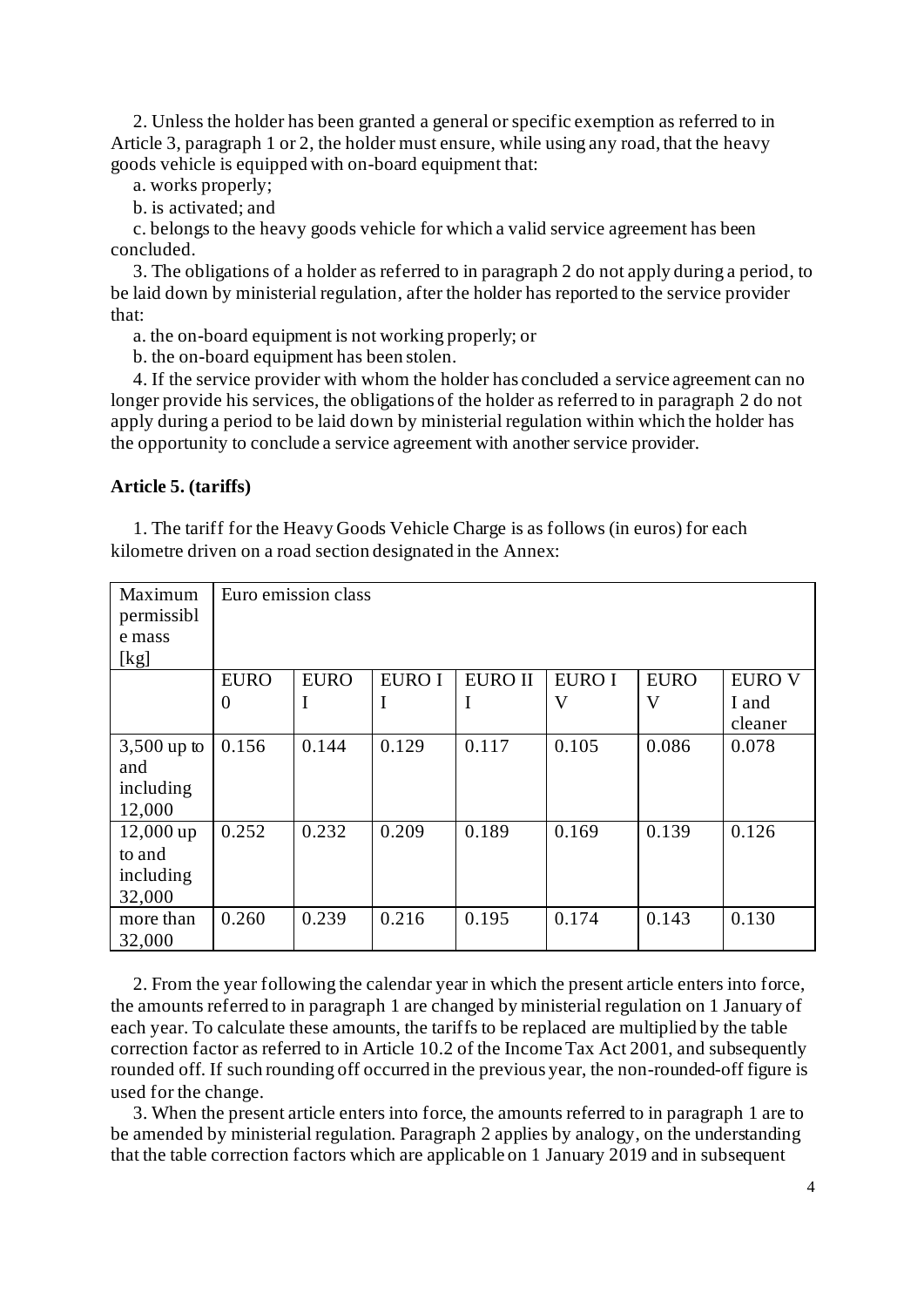years, up to and including the year when the present article enters into force, are to be applied successively.

## **Article 6 (amount of the Heavy Goods Vehicle Charge)**

The amount of the Heavy Goods Vehicle Charge to be paid by the holder for each road section is calculated as follows:

 $HGVC = Tk \times A$ 

where:

HGVC = the amount of the Heavy Goods Vehicle Charge per road section;

 $Tk =$  the tariff per kilometre driven, in euros, within the meaning of Article 5;

 $A =$  the number of kilometres registered, as referred to in Article 4, paragraph 1.

## **CHAPTER 4. PAYMENT AND COLLECTION**

#### **Article 7 (payment without an individual decision)**

The amount of the Heavy Goods Vehicle Charge is paid without being established in an individual decision.

#### **Article 8 (service agreement between the service provider and the holder)**

1. For each heavy goods vehicle that is on the road, the holder of that heavy goods vehicle is obliged to have concluded a valid service agreement with a service provider, unless the holder has been granted a general or specific exemption as referred to in Article 3, paragraph 1 or 2.

2. The holder receives an invoice from the service provider for the calculated amount of the Heavy Goods Vehicle Charge, as referred to in Article 6, for a period to be agreed between them, and pays the amount to the service provider. Notwithstanding Article 20, paragraph 1, of the EETS Directive Implementation Act, payment of the amount of the Heavy Vehicle Goods Charge by the holder to the main service provider constitutesfulfilment of the holder's payment obligation to Our Minister.

3. For the conclusion of the service agreement, the vehicle documents, as defined by order in council, which are needed to determine the registration number of the heavy goods vehicle, the maximum permissible mass and the Euro emission class, are submitted by the holder to the service provider so that the service provider can determine which tariff as referred to in Article 5, paragraph 1, applies. If the holder is unable to submit the vehicle documents, the vehicle is deemed to have a maximum permissible mass of over 32,000 kg, and the highest tariff for the Euro emission class as referred to in Article 5, paragraph 1, is applied to the vehicle. Correction of the data has no retroactive effect.

4. To ensure the collection of the Heavy Goods Vehicle Charge, the service provider may impose, in the service agreement, an obligation for the holder of the heavy goods vehicle to provide security for payment.

5. With regard to the Heavy Goods Vehicle Charge, the service agreement must at least regulate the following: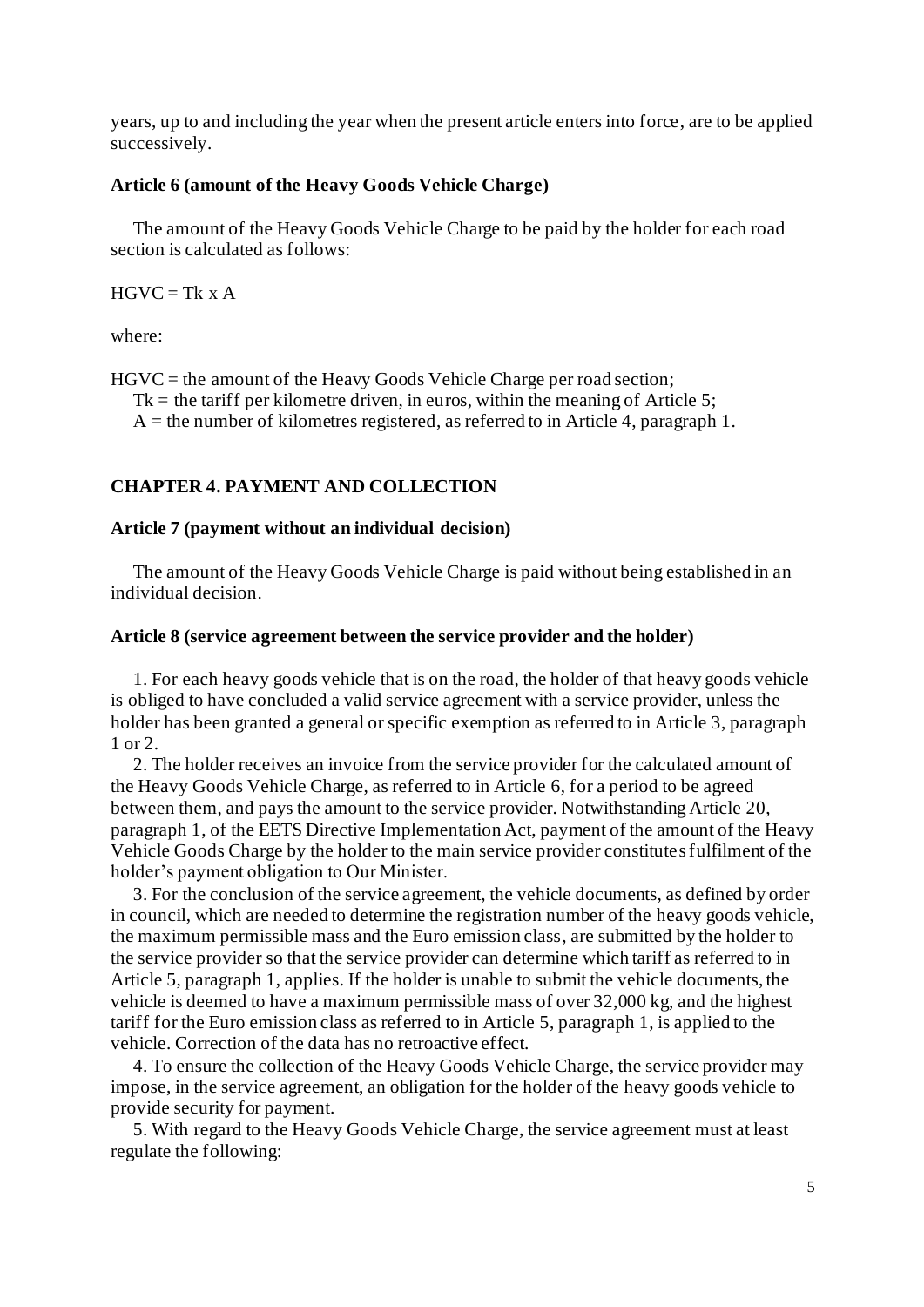a. the provision of on-board equipment by the service provider to the holder and the maintenance of its functionality;

b. the sending of an invoice by the service provider to the holder specifying at least the total amount of the Heavy Goods Vehicle Charge and the number of kilometres recorded per day;

c. the option for the holder to pay the Heavy Goods Vehicle Charge to the service provider at least by means of cashless payment;

d. the management by the service provider of the customer relationship with the holder, including a procedure for complaint handling;

e. the implementation of and compliance with the security and privacy policy for the Heavy Goods Vehicle Charge system;

f. the provision of a receipt by the service provider to the holder after the amount of the Heavy Goods Vehicle Charge has been received by the service provider; and

g. a description of the holder's obligations, as referred to in Article 4, paragraphs 2 and 3, in connection with the operation of the on-board equipment.

6. Article 2, paragraph 6, of the Implementing Regulation (EU) 2020/204 applies by analogy to the sending of invoices, as referred to in paragraph 5, point b, by the holder to the main service provider.

## **Article 9 (relationship between Our Minister and the service provider)**

1. If a service agreement has been concluded, suspended or terminated, and if the holder has submitted a report as referred to in Article 4, paragraph 3, the service provider immediately notifies Our Minister about this. Article 2, paragraph 4, of the Implementing Regulation (EU) 2020/204 applies by analogy to the provision of data by the main service provider to the toll charger.

2. For heavy goods vehicles with a valid service agreement, the service provider electronically states to Our Minister on a daily basis how many kilometres driven on road sections as referred to in the Annex were recorded on the previous day, also stating the amount owed for that heavy goods vehicle for that day.

3. The service provider paysthe amount of the Heavy Goods Vehicle Charge owed by the holder to Our Minister within four weeks after the data as referred to in paragraph 2 are stated to Our Minister.

4. Our Minister is authorised to process the data as referred to in Article 14, paragraph 2, which have been recorded by means of a technical tool, for the purpose of the verification as referred to in Article 32, paragraph 1, point b, of the EETS Directive Implementation Act, and the checks as referred to in Article 12, paragraph 1, of the EETS Directive Implementation Act.

5. Processing for the purpose referred to in paragraph 4 may occur by comparing the recorded data, in an automated manner using a technical system, with other data obtained for this purpose.

#### **Article 10 (collection via private law)**

The payment obligation as referred to in Article 8, paragraph 2, and Article 9, paragraph 3, is not subject to articles 4:88, paragraph 3, 4:94 and 4:94a, and parts 4.4.2, 4.4.3 and 4.4.4 of the General Administrative Law Act.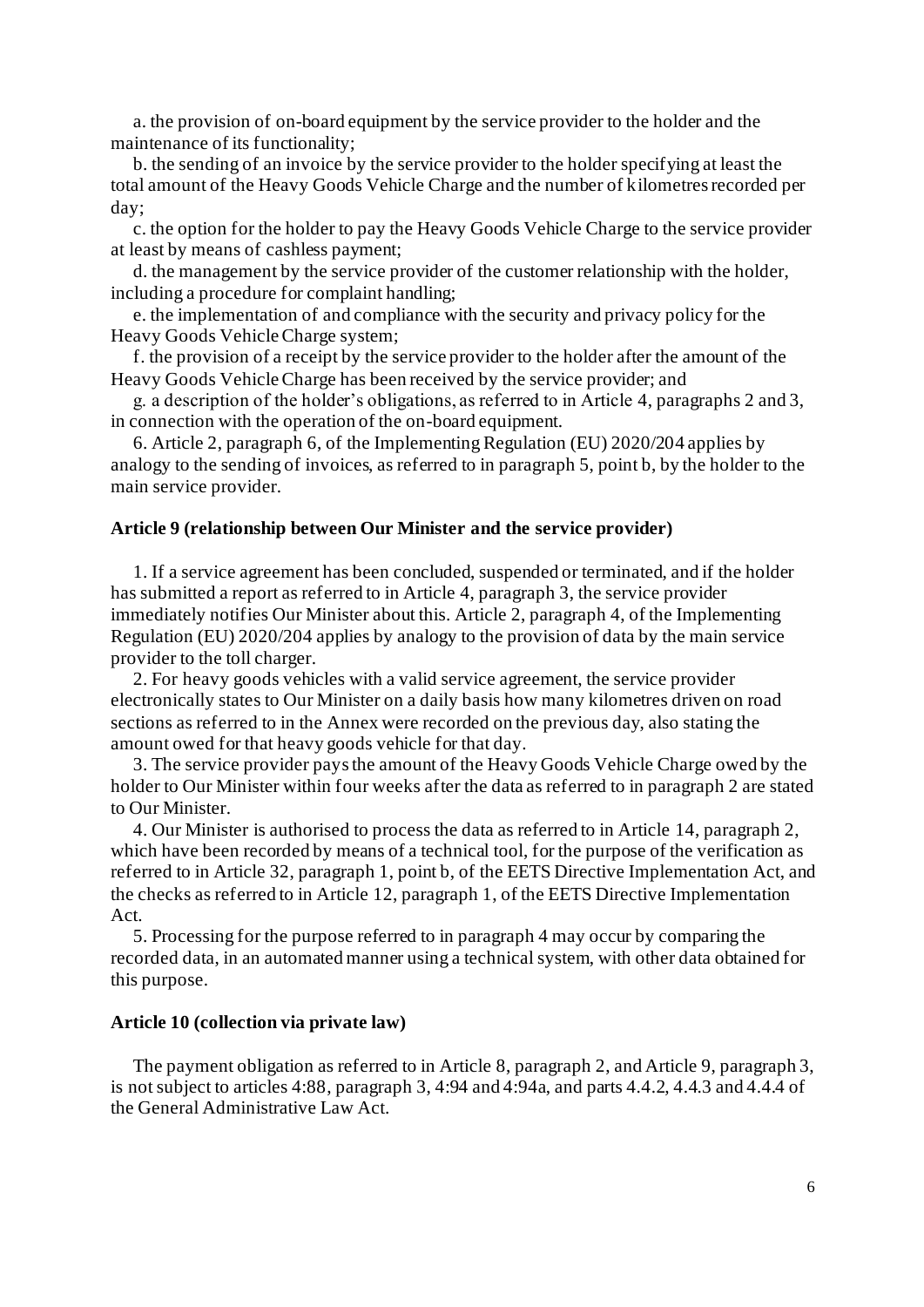## **CHAPTER 5. MAIN SERVICE PROVIDER**

## **Article 11 (obligations of the main service provider)**

1. The main service provider as referred to in Article 1 of the EETS Directive Implementation Act is required to conclude a service agreement with any holder who makes a request to this end.

2. Articles 12, 32 and 33 of the EETS Directive Implementation Act apply by analogy to the main service provider.

# **CHAPTER 6. REVENUE RECYCLING**

## **Article 12 (multi-year programme)**

1. After consulting with the transport sector, Our Minister adopts a multi-year programme for each period of up to five years to promote innovation and sustainability in the transport sector.

2. Implementation of the multi-year programme is funded from the net proceeds of the Heavy Goods Vehicle Charge.

3. The programme specifies, as detailed as is reasonably possible, the distribution of the sums for promoting innovation and sustainability in the transport sector among individual projects, project packages or policy areas.

4. The multi-year programme shows the extent to which the measures contribute efficiently and effectively to innovations and sustainability in the transport sector.

5. Before the end of each multi-year programme, the operation of the programme is evaluated with regard to its effectiveness and efficiency.

6. The multi-year programme is announced by electronic means. The announcement is published in the Government Gazette.

7. Notwithstanding paragraph 1, Our Minister may decide against the adoption of a subsequent multi-year programme after consulting with the transport sector if the evaluation as referred to in paragraph 5 gives rise to this.

## **CHAPTER 7. ENFORCEMENT**

## **Article 13 (violation)**

1. Non-compliance with Article 4, paragraph 2, point a, b or c, or Article 8, paragraph 1, is deemed to be a violation.

2. A violation as referred to in paragraph 1 is classified as failure to pay a road fee, within the meaning of Article 1 of the EETS Directive Implementation Act.

#### **Article 14 (supervision)**

1. Officials designated by order of Our Minister are entrusted with the supervision of compliance with the provisions laid down by or pursuant to this Act.

2. The supervisor is authorised to record and process the data of a motor vehicle on or by the road by means of a technical tool. Recorded data is understood to mean: the registration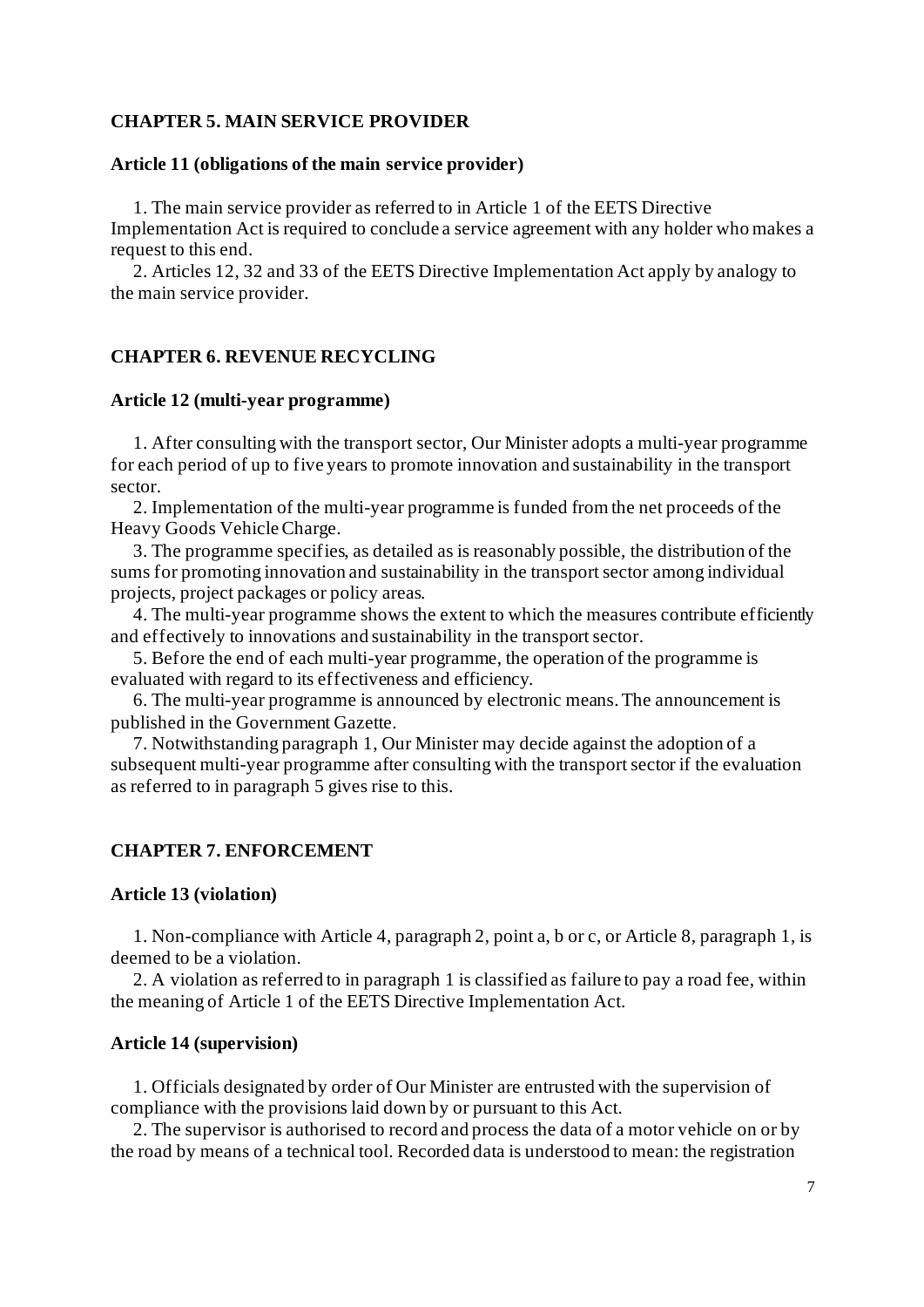number, the location, the date and the time of recording, the photograph of the motor vehicle, and the information from the on-board equipment. The supervisor processes these data for the purpose of compliance with and enforcement of the provisions laid down by or pursuant to this Act.

3. The presence of a technical tool is rendered clearly recognisable.

4. In order to detect violations in an automated manner, the supervisor is authorised:

a. to process the data collected by Our Minister, including:

1˚. the data referred to in Article 32, paragraph 1, point b, of the EETS Directive Implementation Act;

2˚. the data on the service agreement and the report referred to in Article 9, paragraph 1;

3˚. the cases referred to in Article 4, paragraph 4;

4˚. the information on specific and general exemptions as referred to in Article 3;

b. to process the recorded data.

5. By or pursuant to an order in council, rules are laid down on the use of a technical tool and the designation of the necessary information from the on-board equipment, as referred to in paragraph 2, as well as the way in which the recorded data are processed.

6. An order within the meaning of paragraph 1 is announced by publication in the Government Gazette.

#### **Article 15 (administrative fine for a violation)**

1. Our Minister may impose an administrative fine on the holder for a violation as referred to in Article 13. To this end, Our Minister may process the recorded data as referred to in Article 14, paragraph 2.

2. In any event, paragraph 1 does not apply in a case as referred to in Article 28 of the EETS Directive Implementation Act.

3. For a single event to which several descriptions of violations as referred to in Article 13, paragraph 1, apply, only one administrative fine may be imposed. In that case, the maximum imposable fine is the highest fine for an individual violation.

## **Article 16 (amount of the administrative fine)**

1. The fine to be imposed under Article 15, paragraph 1, does not exceed the amount set for the second category referred to in Article 23, paragraph 4, of the Criminal Code.

2. Payment of the administrative fine is made within two weeks after the decision to impose the fine became irrevocable.

3. If the administrative fine is not paid on time, the fine is increased by fifty percent by operation of law, and Our Minister sends the holder a first reminder. Payment of the increased amount is to be made within four weeks after the first reminder was sent.

4. If the increased administrative fine referred to in paragraph 3 has not been paid within the period specified in that paragraph, the increased fine is further increased by operation of law by one hundred percent of the amount of the increased administrative fine, and Our Minister sends the holder a second reminder. Payment of the further increased administrative fine is to be made within four weeks after the second reminder was sent.

5. If the further increased administrative fine as referred to in paragraph 4 has not been paid within the period specified in that paragraph, Our Minister is authorised to issue a writ of execution.

6. Article 4:113 of the General Administrative Law Act does not apply to the first and second reminders.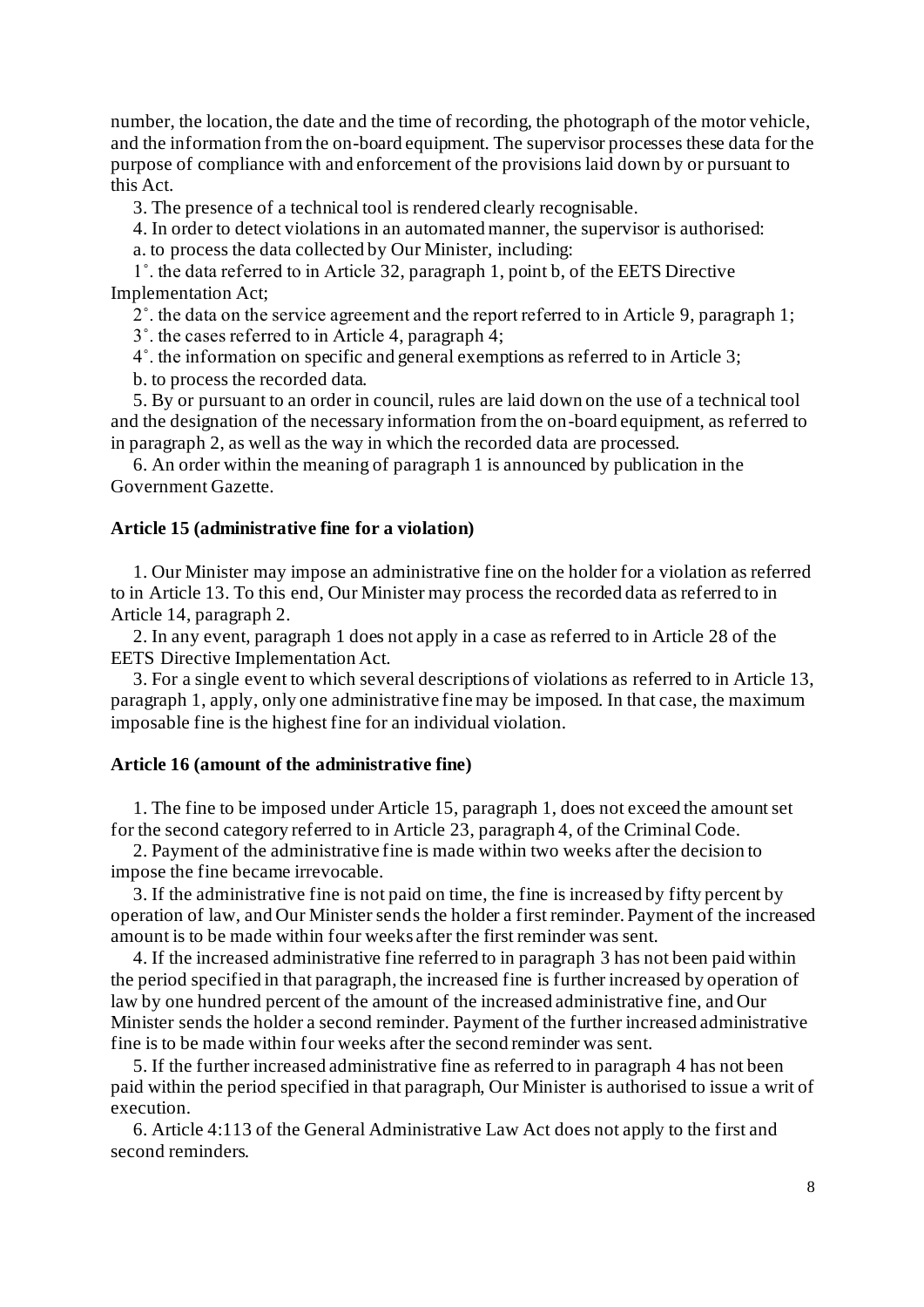7. Article 5:10, paragraph 2, of the General Administrative Law Act does not apply after the first reminder.

8. Article 5:53 of the General Administrative Law Act does not apply to the imposition of the administrative fine.

## **Article 17 (stopping a vehicle and provisional measures)**

1. The driver of a heavy goods vehicle is obliged to stop on the first instruction of a designated official as referred to in Article 14, paragraph 1.

2. If a heavy goods vehicle has been stopped under the provisions made in paragraph 1, the announcement of an administrative fine as referred to in Article 15 may also take place by the issuance of the decision by the designated official, as referred to in Article 14, paragraph 1, to the driver if the registration number of the holder cannot be verified. In that case:

a. notwithstanding Article 16, paragraph 2, the fine is to be paid immediately;

b. the increase of the fine, as referred to Article 16, paragraph 3, is only imposed if the administrative fine has not been paid within two weeks after it became irrevocable.

3. Designated officials, as referred to in Article 14, paragraph 1, are authorised, in the case referred to in paragraph 2, or if the holder has a record of non-payment of an irrevocable administrative fine imposed upon him previously for a violation as referred to in Article 13, paragraph 1, by way of a provisional measure, to cause the heavy goods vehicle to be transferred, to a place designated by the officials and to detain it there, or to have a mechanical device fitted to the heavy goods vehicle, thereby preventing it from being driven away. They may require payment of the amount of the administrative fine imposed, in addition to the costs of transfer and detention, before the heavy goods vehicle is returned to the driver.

4. If the legally entitled person has not collected his heavy goods vehicle 12 weeks after commencement of the provisional measure referred to in paragraph 3, he is deemed to have forfeited his right to the property and Our Minister is authorised to transfer the heavy goods vehicle to a third party for free, to sell it, or to have it destroyed.

5. When the decision referred to in paragraph 2 is issued, the holder's attention is drawn to the authorisations referred to in paragraphs 3 and 4.

6. Further rules may be laid down by or pursuant to an order in council for the transfer, the detention, the transfer of ownership for free, the sale, the destruction, the calculation of the costs of transfer and detention, and anything else necessary for implementation of this article.

#### **Article 18 (remission of the administrative fine)**

Our Minister in any event remits the administrative fine if the fined person objects to the administrative fine and:

a. shows plausibly that someone else used the heavy goods vehicle against his will and that he could not reasonably have prevented this usage; or

b. submits proof of indemnity as referred to in Article 1 of the Vehicle Registration Regulations or a statement as referred to in articles 31 up to and including 33 of the Vehicle Registration Regulations showing that he was no longer the holder of the heavy goods vehicle concerned at the time when the charge was levied.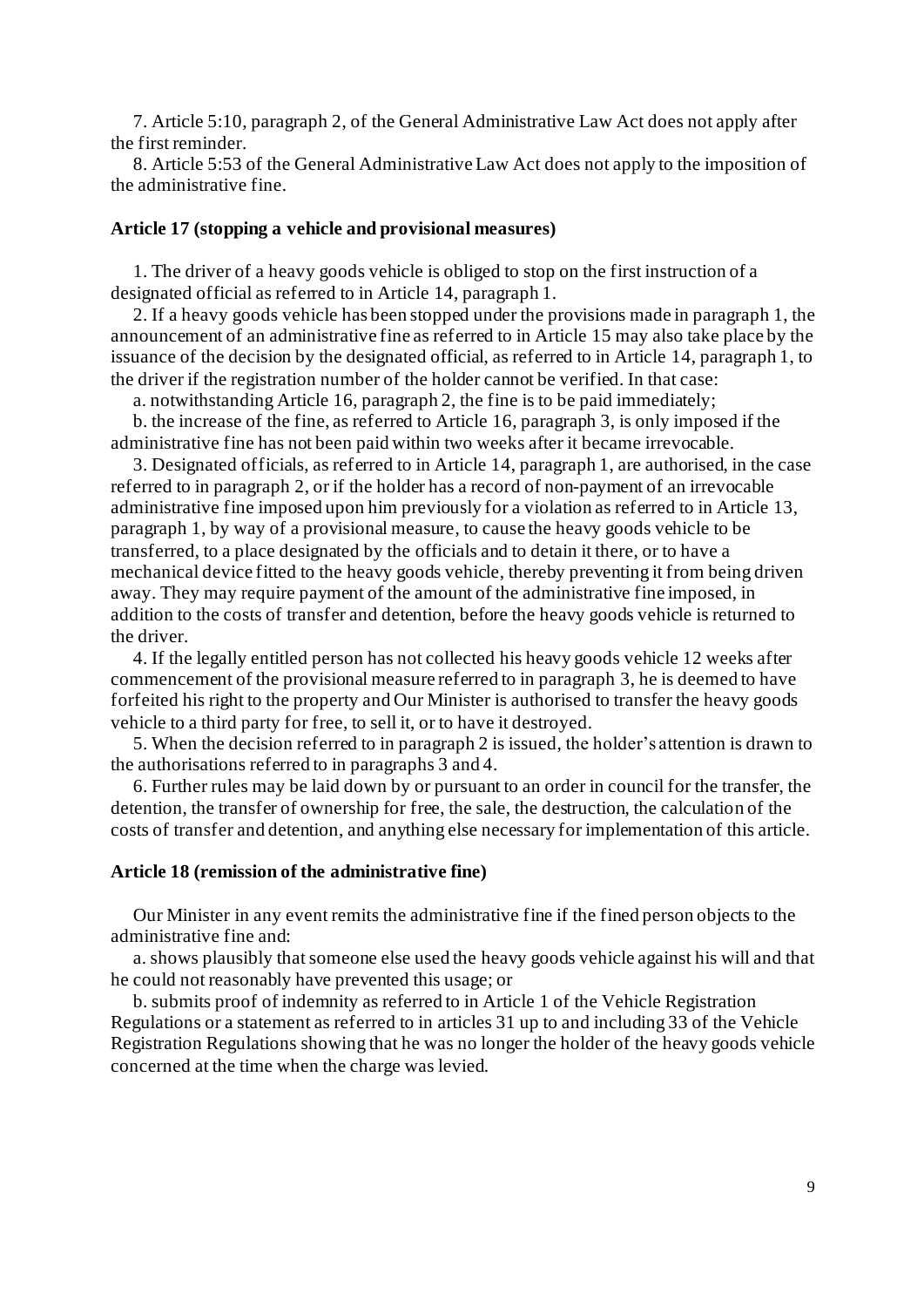## **CHAPTER 8. OBJECTION AND APPEAL**

## **Article 19 (suspensory effect of objection and appeal against a fine under Article 15)**

If an objection is lodged or an appeal is made against the decision to impose the administrative fine as referred to in Article 15, paragraph 1, and that decision was not announced pursuant to Article 17, paragraph 2, the effect of that decision is suspended until it has become irrevocable.

## **Article 20 (challenging an immediately collected fine)**

The objection and appeal against the decision to impose an administrative fine announced pursuant to Article 17, paragraph 2, is also directed against the provisional measure as referred to in Article 17, paragraph 3.

## **CHAPTER 9. DATA PROTECTION**

# **Article 21 (protection of personal data used by Our Minister)**

1. Our Minister is the controller responsible for the processing of the personal data to be designated by order in council and the recorded data, as referred to in Article 14, paragraph 2, that are processed for:

a. levying and collecting the Heavy Goods Vehicle Charge;

b. enforcement of the provisions laid down by or pursuant to this Act.

2. Our Minister saves the personal data:

a. as referred to in paragraph 1, opening words and point a:

1º. until the deadline referred to in Article 3:307, paragraph 1, of the Civil Code has passed;

2º. for no more than seven working days, to the extent that the comparison of the recorded data with the information referred to in paragraph 5 demonstrates that the charge has been calculated properly by the service provider;

b. as referred to in paragraph 1, opening words and point b:

1º. for the period, as referred to in Article 5:45 of the General Administrative Law Act, within which an administrative fine may be imposed;

2º. until an irrevocable administrative fine, if applicable, has been paid; or

3º. until the deadline referred to in Article 4:104 of the General Administrative Law Act has passed.

3. If the administrative fine under Article 18 is remitted, the personal data are deleted immediately, notwithstanding the provisions of paragraph 2, point b.

4. The personal data as referred to in paragraph 1 are made available by Our Minister for inclusion in the registration system, as referred to in Article 24, paragraph 1.

5. The information, as referred to in Article 32, paragraph 1, point b, of the EETS Directive Implementation Act, that is provided by the service provider is not stored by Our Minister for more than seven working days.

6. This article does not affect any other retention periods prescribed by law.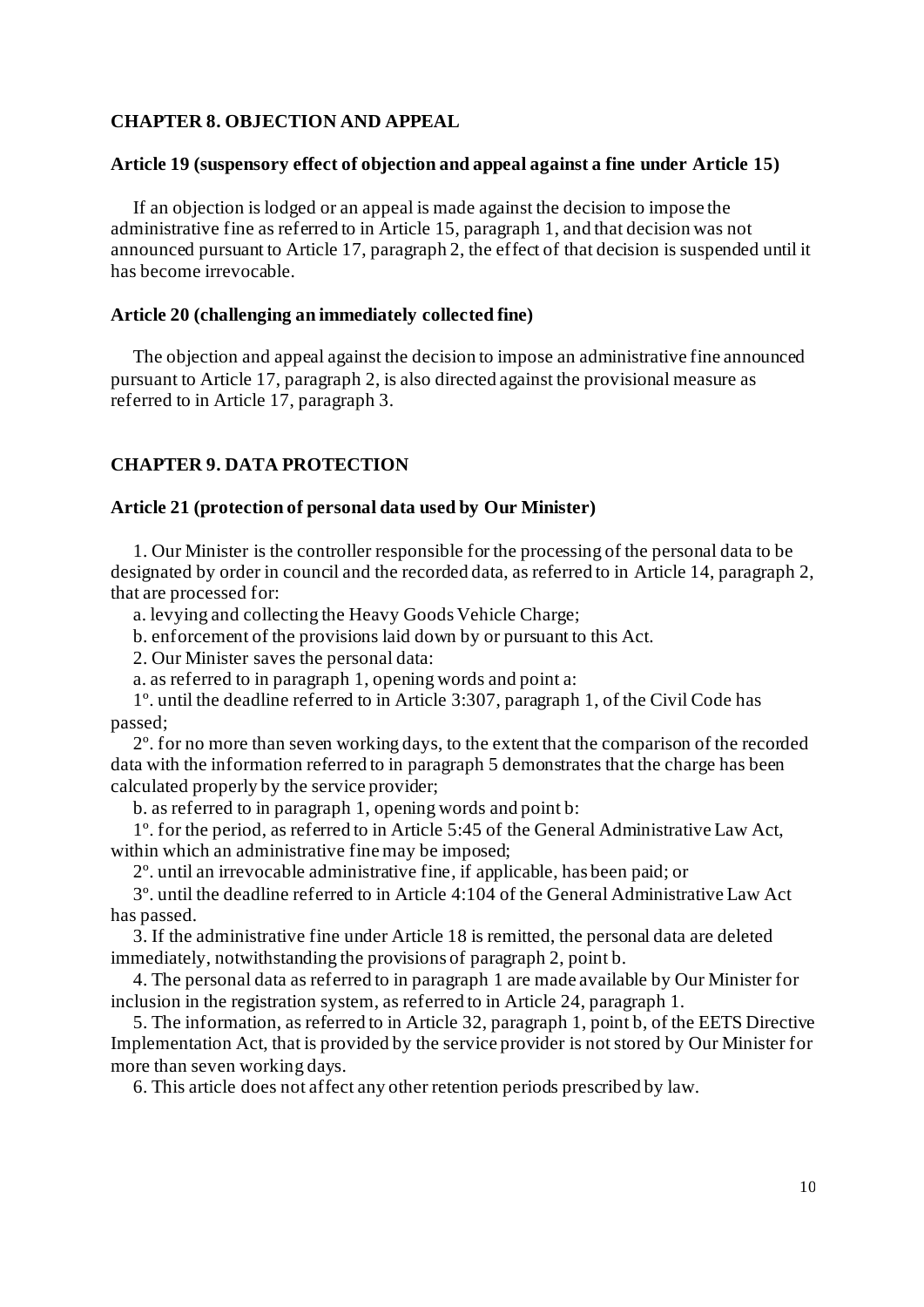## **Article 22 (protection of personal data used by the supervisor)**

1. The supervisor is the controller responsible for the processing of personal data to be designated by order in council and the recorded data, as referred to in Article 14, paragraph 2, that are processed for:

a. supervision of compliance with the provisions laid down by or pursuant to this Act to the extent that it concerns processing by or on behalf of the supervisor;

b. the imposition of an administrative fine in a case as referred to in Article 17, paragraph 2;

c. notifying holders for whom no service agreement is registered.

2. The supervisor retains the personal data:

a. as referred to in paragraph 1, point a, until an irrevocable administrative fine (if applicable) has been paid or, to the extent that it concerns the data recorded as referred to in Article 14, paragraph 2, for a maximum of seven working days;

b. as referred to in paragraph 1, point b, for the period, as referred to in Article 5:45 of the General Administrative Law Act, within which an administrative fine may be imposed;

c. as referred to in paragraph 1, point c, for a maximum period of four weeks in order to notify a holder for whom no service agreement is registered.

3. The personal data as referred to in paragraph 1 are made available by the supervisor for inclusion in the registration system referred to in Article 24, paragraph 1.

4. This article does not affect any other retention periods prescribed by law.

## **Article 23 (protection of personal data used by the service provider)**

1. A service provider is the controller for the processing of personal data for:

a. transferring the data referred to in Article 9, paragraph 1;

b. rendering the services referred to in Article 8, paragraph 5;

c. verifying the information referred to in Article 21, paragraph 5.

2. The service provider does not retain the personal data for longer than is necessary to perform the services referred to in paragraph 1, points a, b and c.

3. It is forbidden for the service provider to disclose to any third party the personal data processed by him for the purpose of the Heavy Goods Vehicle Charge, unless the holder has given consent for this.

4. This article does not affect any other retention periods prescribed by law.

## **Article 24 (registration system)**

1. There is a registration system for the Heavy Goods Vehicle Charge which is used to process the data that are needed for the proper implementation of the Heavy Goods Vehicle Charge.

2. The manager of the registration system is appointed by order of Our Minister. The manager is the controller for the registration system.

3. The personal data from the registration system are used exclusively for:

a. the proper implementation of the provisions laid down by or pursuant to this Act;

b. making available to Our Minister and the supervisor the data from the Heavy Goods Vehicle Charge registration system which are needed for the proper execution of their tasks in the context of the provisions laid down by or pursuant to this Act.

4. The manager retains the personal data:

a. for no longer than the periods referred to in Article 21, paragraph 2;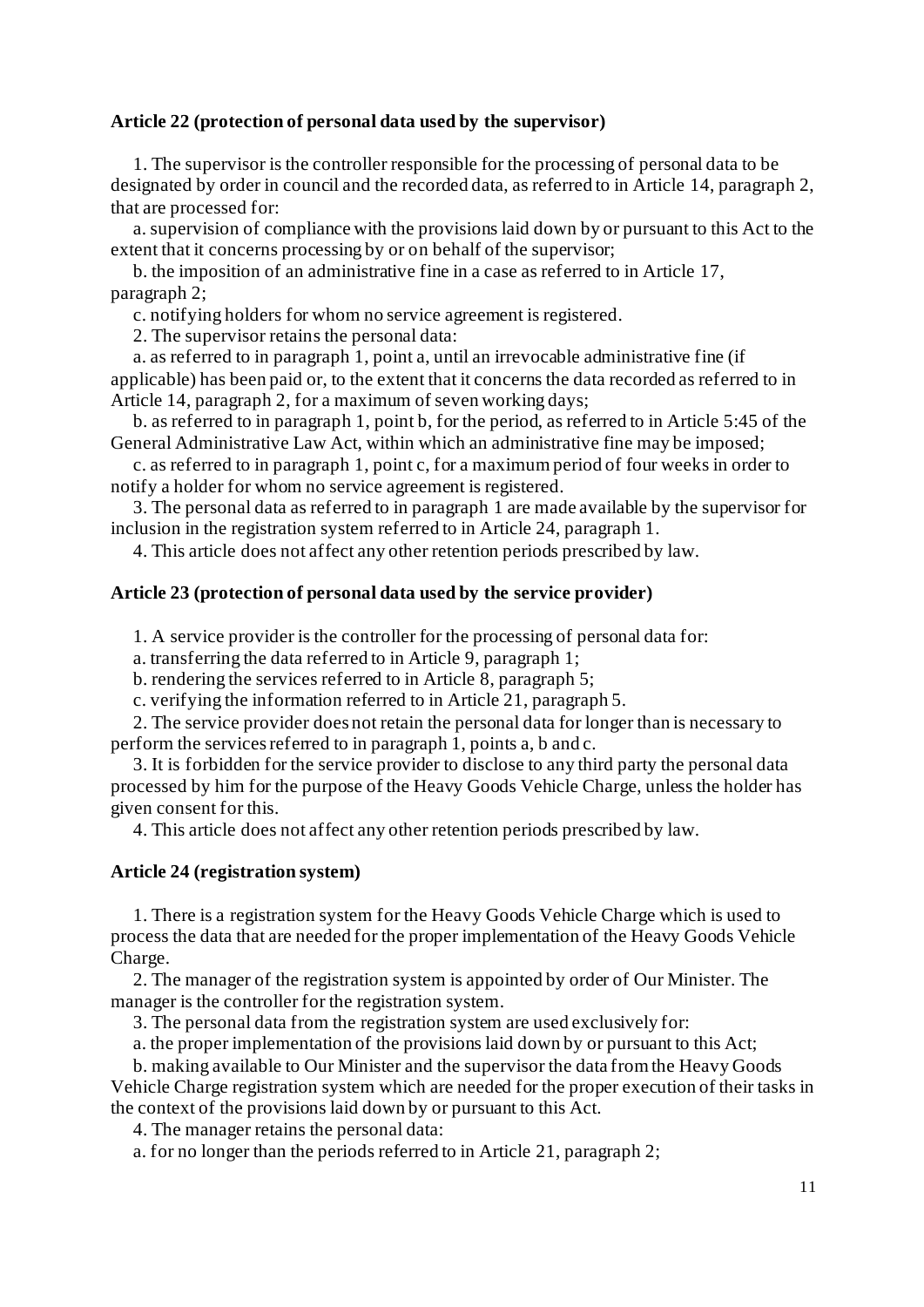b. for no longer than the periods referred to in Article 22, paragraph 2;

c. if the storage periods referred to under a and b above differ from one another and are applicable to the same data, for the longest of these two periods.

5. By ministerial regulation, rules may be laid down for the set-up and management of the registration system and the way of providing the data to be processed in the registration system.

# **CHAPTER 10. AMENDMENTS TO OTHER ACTS**

## **Article 25 (amendment to the General Administrative Law Act)**

In Article 1 of Annex 2 to the General Administrative Law Act, the following are included in alphabetical order:

Heavy Goods Vehicle Charge Act: Article 8, paragraph 2, Article 9, paragraph 2, and Article 12, paragraph 1.

# **Article 26 (amendment to the Collection of State Taxes Act 1990)**

Article 9, paragraph 8, of the Collection of State Taxes Act 1990 is replaced by: 8. Notwithstanding paragraph 2, an additional assessment for car and motorcycle tax, imposed on a person other than a licence holder as referred to in Article 8 of the Private Motor Vehicle and Motorcycle Tax Act 1992, is collectable immediately.

## **Article 27 (amendment to the Road Traffic Act 1994)**

In Article 42, paragraph 4, point b, of the Road Traffic Act 1994, "the Heavy Motor Vehicles Taxation Act" expires and "the Heavy Goods Vehicle Charge Act" is inserted after "ViA<sub>15</sub>".

## **Article 28 (amendment to the Roads Act)**

In Article 14, paragraph 5, of the Roads Act, the following is inserted after "ViA15": ", and the levying of the tariffs for the Heavy Goods Vehicle Charge referred to in the Heavy Goods Vehicle Charge Act".

## **Article 29 (amendment to the Heavy Motor Vehicles Taxation Act)**

1. The Heavy Motor Vehicles Taxation Act is repealed.

2. The levying of the joint user charge referred to in Article 3 of the Agreement on the levying of a user charge for the use of certain roads by heavy goods vehicles, established in Brussels on 9 February 1994 (Treaty Series 1994, 69) is terminated in accordance with Article 17 of that Agreement.

## **Article 30 (amendment to the Motor Vehicle Tax Act 1994)**

Article 25a of the Motor Vehicle Tax Act 1994 is replaced by: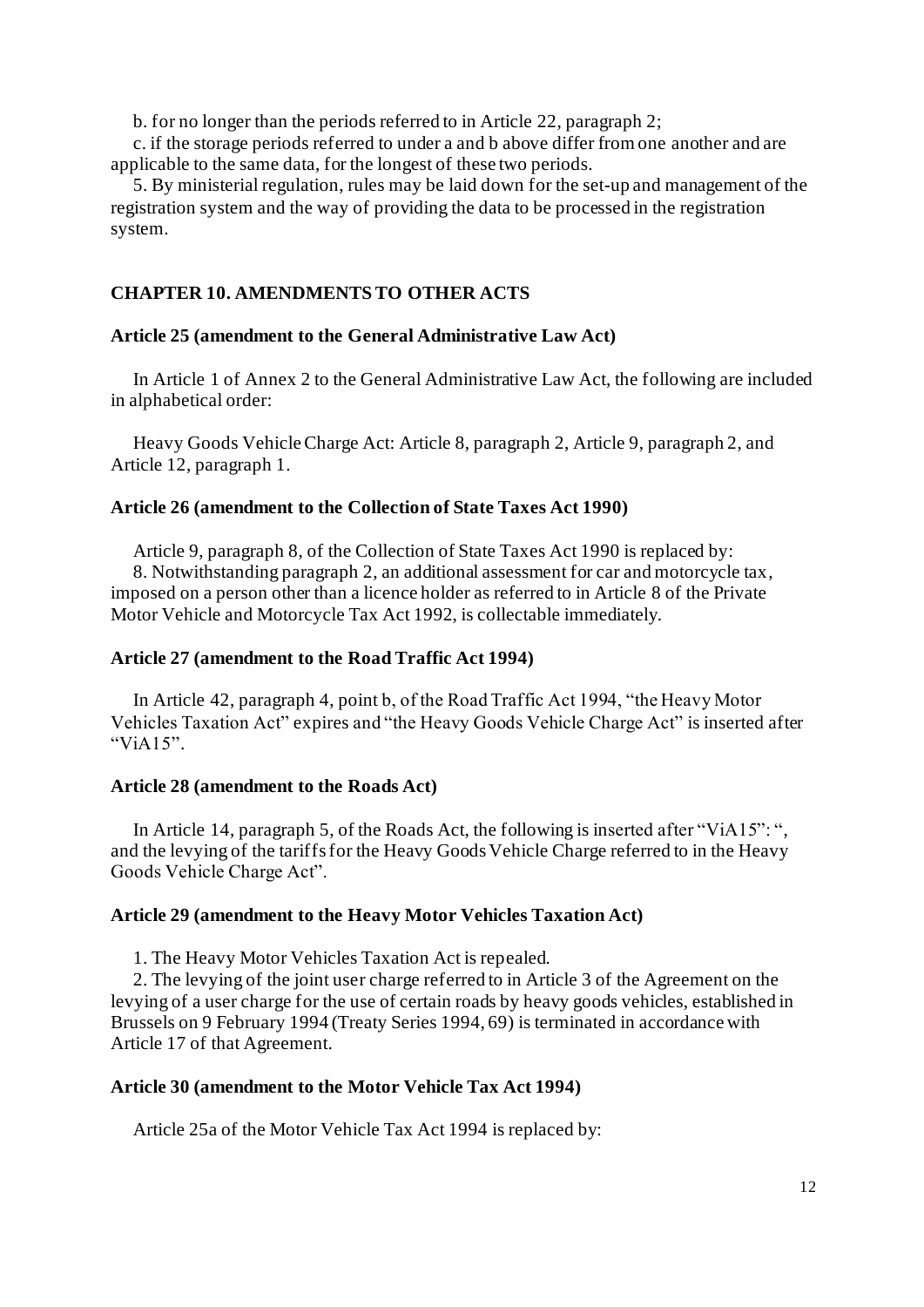# **Article 25a**

| For a                              | Without coupling device                        |        |              |                      |                                   |              | With coupling device    |                           |                         |                        |  |
|------------------------------------|------------------------------------------------|--------|--------------|----------------------|-----------------------------------|--------------|-------------------------|---------------------------|-------------------------|------------------------|--|
| maximum<br>permissible<br>mass (in | Without air suspension<br>With number of axles |        |              |                      | With air suspension               |              |                         | Without air<br>suspension |                         | With air<br>suspension |  |
| kilograms) of                      |                                                |        |              | With number of axles |                                   |              | With number of<br>axles |                           | With number of<br>axles |                        |  |
|                                    | $\overline{2}$                                 | 3      | 4 or<br>more | $\overline{2}$       | 3                                 | 4 or<br>more | $\overline{2}$          | 3 or<br>more              | $\overline{2}$          | 3 or<br>more           |  |
| Less than<br>12,000                | nil                                            | nil    | nil          | nil                  | nil                               | nil          | nil                     | nil                       | nil                     | nil                    |  |
| 12,000 to<br>13,000                | €7.75                                          |        |              |                      |                                   |              |                         |                           |                         |                        |  |
| 13,000 to<br>14,000                | €21.50                                         | €6.00  |              | €7.75                |                                   |              |                         |                           |                         |                        |  |
| 14,000 to<br>15,000                | €30.25                                         | €6.00  |              | €21.50               | €6.00                             |              |                         |                           |                         |                        |  |
| 15,000 to<br>16,000                | €68.50                                         | €13.50 | €6.00        | €30.25               | €7.75                             | €6.00        |                         |                           |                         |                        |  |
| 16,000 to<br>17,000                | €68.50                                         | €13.50 | €6.00        | €30.25               | €7.75                             | €6.00        | €6.00                   |                           |                         |                        |  |
| 17,000 to<br>18,000                | €68.50                                         | €27.75 | €11.75       | €30.25               | €13.50                            | €8.75        | €6.00                   |                           |                         |                        |  |
| 18,000 to<br>19,000                | €68.50                                         | €27.75 | €11.75       | €30.25               | €13.50 $\text{\textsterling}8.75$ |              | €8.00                   | €6.00                     | €6.00                   |                        |  |
| 19,000 to<br>20,000                | €68.50                                         | €36.00 | €15.25       | €30.25               | €27.75                            | €18.00       | €8.00                   | €6.00                     | €6.00                   |                        |  |
| $20,000$ to<br>21,000              | €68.50                                         | €36.00 | €15.25       | €30.25               | €27.75                            | €18.00       | €18.75                  | €12.00                    | €8.00                   | €6.00                  |  |
| $21,000$ to<br>22,000              | €68.50                                         | €55.50 | €23.50       | €36.00               | €36.00                            | €23.25       | €18.75                  | €12.00                    | $\mathcal{C}8.00$       | €6.00                  |  |
| $22,000$ to<br>23,000              | €68.50                                         | €55.50 | €23.50       | $\mathcal{C}36.00$   | €36.00                            | €23.25       | €24.25                  | €15.50                    | €18.75                  | €13.25                 |  |
| 23,000 to<br>25,000                | €86.25                                         | €86.25 | €36.50       | €55.50               | €55.50                            | €36.00       | €43.75                  | €28.00                    | €24.25                  | €17.25                 |  |
| 25,000 to<br>27,000                | €86.25                                         | €86.25 | €57.00       | €55.50               | €55.50                            | €36.50       | €76.75                  | €49.25                    | €43.75                  | €31.00                 |  |
| $27,000$ to<br>29,000              | €90.50                                         | €90.50 | €90.50       | €57.00               | €57.00                            | €57.00       | €76.75                  | €49.25                    | €43.75                  | €31.00                 |  |

1. For a heavy goods vehicle, the tax payable over a period of three months is as follows: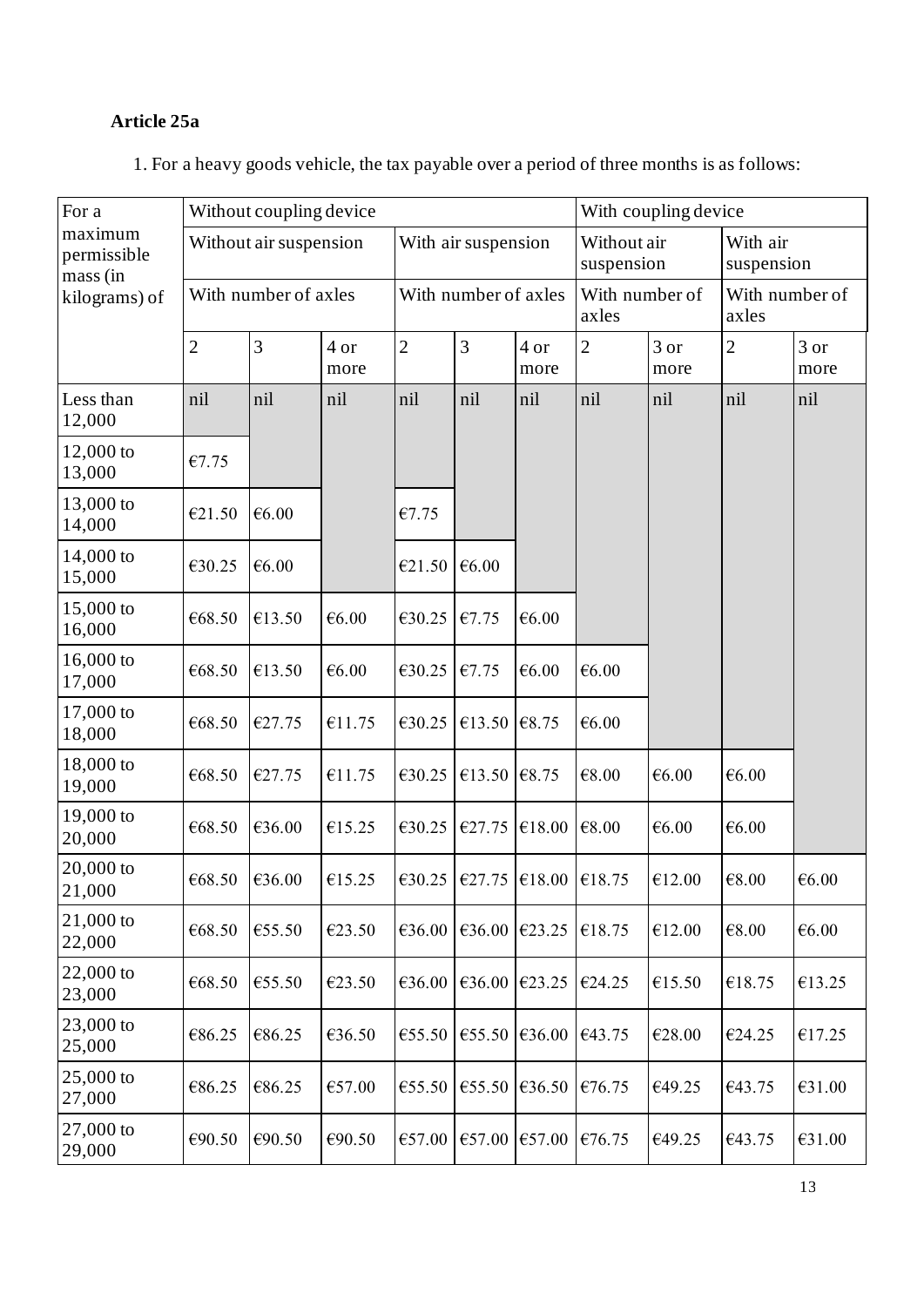| For a                              |                        | Without coupling device |              |                      | With coupling device |                         |                           |                |                         |              |
|------------------------------------|------------------------|-------------------------|--------------|----------------------|----------------------|-------------------------|---------------------------|----------------|-------------------------|--------------|
| maximum<br>permissible<br>mass (in | Without air suspension |                         |              | With air suspension  |                      |                         | Without air<br>suspension |                | With air<br>suspension  |              |
| kilograms) of                      | With number of axles   |                         |              | With number of axles |                      |                         | With number of<br>axles   |                | With number of<br>axles |              |
|                                    | $\overline{2}$         | 3                       | 4 or<br>more | $\overline{2}$       | 3                    | 4 or<br>more            | $\overline{2}$            | $3$ or<br>more | $\overline{2}$          | 3 or<br>more |
| $29,000$ to<br>31,000              |                        | €134.25 €134.25         | €134.25      | €90.50               | €90.50               | €90.50 $\text{\&}83.75$ |                           | €53.75         | €51.00                  | €36.00       |
| 31,000 to<br>33,000                |                        | €134.25 €134.25         | €134.25      | €90.50               | €90.50               |                         | €90.50 $\in$ 116.25       | €74.75         | €83.75                  | €59.00       |
| 33,000 to<br>36,000                |                        | €134.25 €134.25         | €134.25      | €90.50               | $\epsilon$ 90.50     | €90.50                  | €176.50                   | €113.50        | €116.25                 | €81.75       |
| $36,000$ to<br>37,000              |                        | €134.25 €134.25         | €134.25      | €90.50               | €90.50               | €90.50                  | €176.50                   | €113.50        | €116.25                 | €81.75       |
| 38,000 to<br>40,000                |                        | €134.25 €134.25         | €134.25      | €90.50               | €90.50               | €90.50                  | €176.50                   | €157.00        | €128.75                 | €113.50      |
| 40,000 or more                     |                        | €134.25 €134.25         | €134.25      | €90.50               | €90.50               | €90.50                  | €232.25                   | €232.25        | €157.00                 | €157.00      |

where it should be noted that the air suspension is on the driving axles and air suspension is also understood to mean suspension recognised as equivalent in accordance with the definition in Annex I to the Directive.

2. Further rules may be laid down by ministerial regulation for the implementation of this article.

# **Article 31 (amendment to the Taxation in Euros (Transition) Act)**

Article 16 of the Taxation in Euros (Transition) Act expires.

# **Article 32 (amendment to the Mutual Recognition and Enforcement of Financial Penalties and Confiscation Orders Act)**

In Article 10, paragraph 1, of the Mutual Recognition and Enforcement of Financial Penalties and Confiscation Orders Act, the full stop at the end of subparagraph g is replaced by a semicolon, and a point is added, which reads:

h. administrative fine imposed by order of the competent authorities as referred to in Article 15, paragraph 1, of the Heavy Goods Vehicle Charge Act, or as referred to in Article 12, paragraph 1, of the Blankenburg Link and ViA15 Temporary Tolls Act.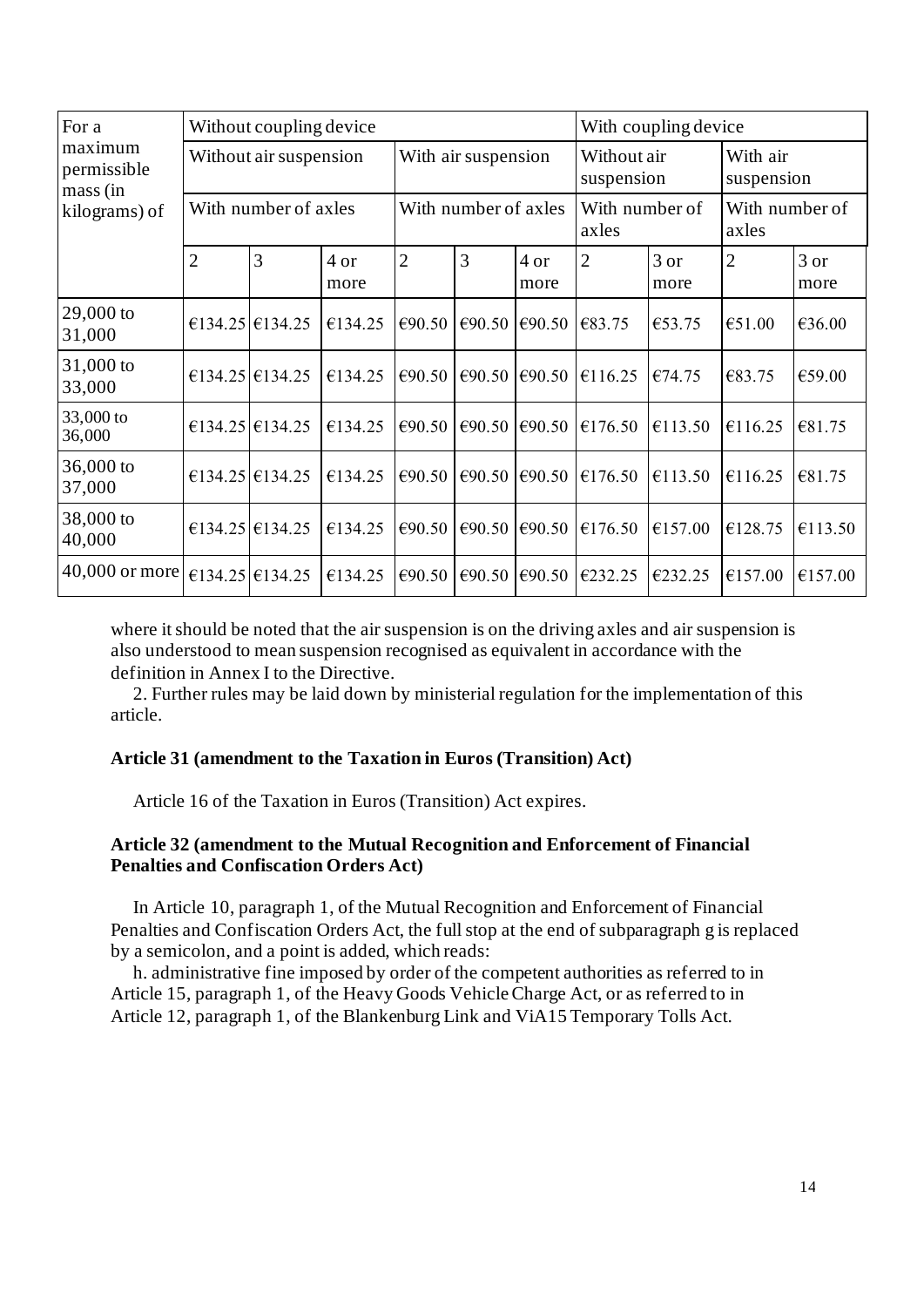## **CHAPTER 11. FINAL PROVISIONS**

## **Article 33 (emergency regulation)**

1. With a view to traffic safety, accessibility or the state of the physical living environment, Our Minister may, in urgent cases resulting from the implementation of the Heavy Goods Vehicle Charge, designate road sections by ministerial regulation to which the tariff as referred to in Article 5, paragraph 1, applies, or designate road sections included in the Annex to which a tariff of  $\epsilon 0.00$  applies, by way of derogation from Article 5, paragraph 1. This authority may be exercised within 18 months after:

a. the entry into force of this Act;

b. a change to the Annex; or

c. a change to the tariff referred to in Article 5, paragraph 1, with the exception of changes resulting from Article 5, paragraph 2.

2. The ministerial regulation is not adopted until after consultation with the road authority.

3. Following publication in the Government Gazette of a ministerial regulation adopted pursuant to paragraph 1, a legislative proposal for regulation of the matter in question is submitted to the House of Representatives as soon as possible. If a proposal is withdrawn or if one of the two Houses of the States General decides not to adopt the proposal, the ministerial regulation is withdrawn without delay. If the proposal becomes law, the ministerial regulation is withdrawn at the time of entry into force of the Act in question.

#### **Article 34 (evaluation)**

Our Minister sends a report to the States General every four years on the effectiveness and consequences of this Act in practice.

#### **Article 35 (transitional law)**

The provisions laid down by or pursuant to the Heavy Motor Vehicles Taxation Act, Article 9, paragraph 8, point b, of the Collection of State Taxes Act 1990 and Article 42, paragraph 4, point b, of the Road Traffic Act 1994 as they read before the entry into force of articles 26, 27 and 29, remain applicable insofar as a chargeable event as referred to in Article 2 of the Heavy Motor Vehicles Taxation Act occurred at a time before Article 29 became applicable.

## **Article 36 (entry into force)**

The articles of this Act enter into force at a time to be determined by Royal Decree, which may be set differently for the different articles or paragraphs thereof.

#### **Article 37 (citation title)**

This Act may be cited as: Heavy Goods Vehicle Charge Act.

We order and command that this Act is to be published in the Bulletin of Acts and Decrees, and that all ministerial departments, authorities, bodies and officials whom it may concern diligently effectuate the exacting implementation.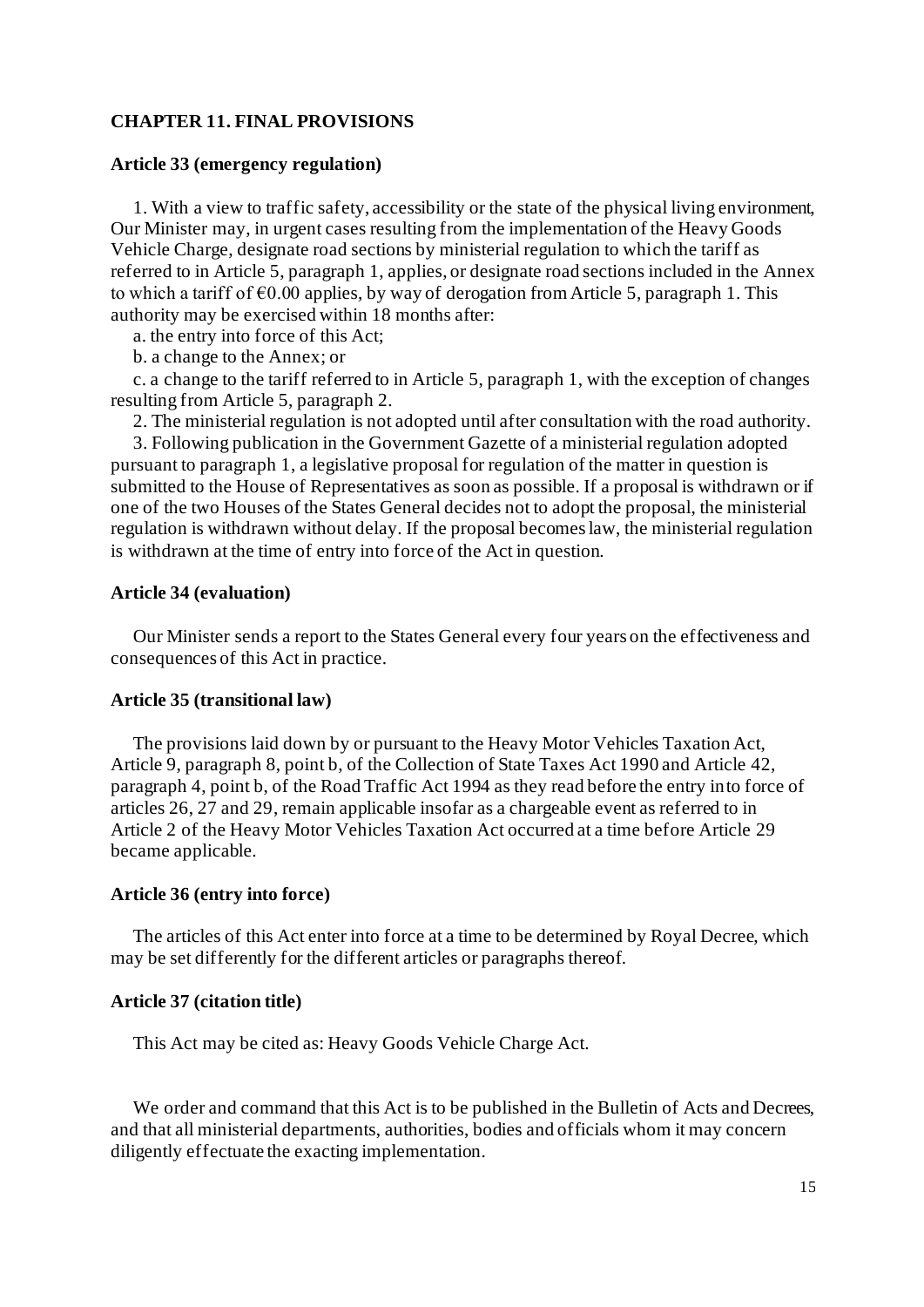Done accordingly

The Minister of Infrastructure and Water Management,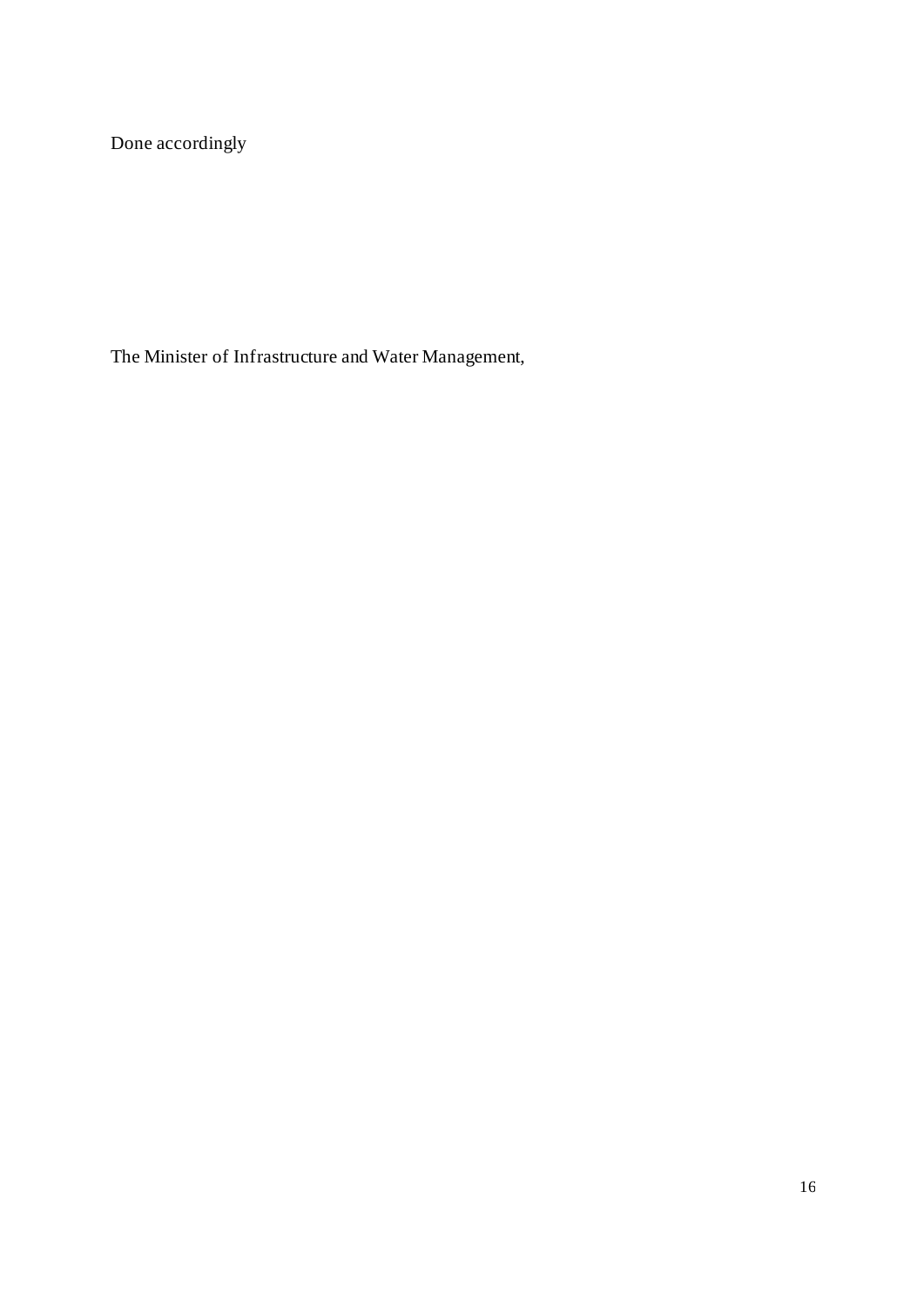**ANNEX. List of road sections where the Heavy Goods Vehicle Charge is levied, belonging to Article 2, paragraph 1, of the Heavy Goods Vehicle Charge Act.**

| <b>Category</b>      | <b>Road name</b> | <b>Description</b> (which applies to both directions of<br>travel, unless expressly indicated otherwise)                                                                                                                                                     |
|----------------------|------------------|--------------------------------------------------------------------------------------------------------------------------------------------------------------------------------------------------------------------------------------------------------------|
| National<br>motorway | A <sub>1</sub>   | Watergraafsmeer junction - Diemen junction -<br>Muiderberg junction – Eemnes junction –<br>Hoevelaken junction - Barneveld - Beekbergen<br>$\vert$ junction – Azelo junction                                                                                 |
|                      | A1/A35           | the road section between Azelo junction and Buren<br>junction is listed as A35                                                                                                                                                                               |
|                      | A <sub>1</sub>   | Buren junction – German border                                                                                                                                                                                                                               |
|                      | A2               | Amstel junction - Holendrecht junction - Oudenrijn<br>junction – Everdingen junction – Deil junction –<br>Empel junction – Hintham junction – Vught<br>junction – Ekkersweijer junction – Batadorp<br>junction – De Hogt junction – Leenderheide<br>junction |
|                      | N <sub>2</sub>   | Batadorp junction – Leenderheide junction                                                                                                                                                                                                                    |
|                      | A2               | Leenderheide junction - Het Vonderen junction -<br>Kerensheide junction – Kruisdonk junction – link<br>road Maastricht-Centrum Noord – link road<br>Maastricht-Centrum Zuid                                                                                  |
|                      | N <sub>2</sub>   | link road Maastricht-Centrum Noord – link road<br>Maastricht-Centrum Zuid                                                                                                                                                                                    |
|                      | A2               | link road Maastricht-Centrum Zuid – Belgian border                                                                                                                                                                                                           |
|                      | A <sub>4</sub>   | De Nieuwe Meer junction – Badhoevedorp junction<br>De Hoek junction – Burgerveen junction – link<br>road Zoeterwoude-Rijndijk – Prins Clausplein<br>junction – Ypenburg junction – Kethelplein junction<br>Benelux junction                                  |
|                      | A4/A29           | Sabina junction – Zoomland junction                                                                                                                                                                                                                          |
|                      | A4/A58           | Zoomland junction - Markiezaat junction                                                                                                                                                                                                                      |
|                      | A <sub>4</sub>   | Markiezaat junction - Belgian border                                                                                                                                                                                                                         |
|                      | A5               | De Hoek junction – Raasdorp junction – Coenplein<br>junction                                                                                                                                                                                                 |
|                      | A6               | Muiderberg junction – Almere junction –<br>Emmeloord junction – Joure junction                                                                                                                                                                               |
|                      | A7               | Zaandam (from kilometre $4.0$ ) – Zaandam junction<br>- link road Den Oever - Zurich junction - link road<br><b>IJ</b> st                                                                                                                                    |
|                      | A7               | link road Sneek-Oost-Joure junction                                                                                                                                                                                                                          |
|                      | A7               | Joure junction – Heerenveen junction – link road<br>Drachten - Julianaplein junction                                                                                                                                                                         |
|                      | A7               | link road Westerbroek – Zuidbroek junction –<br>German border                                                                                                                                                                                                |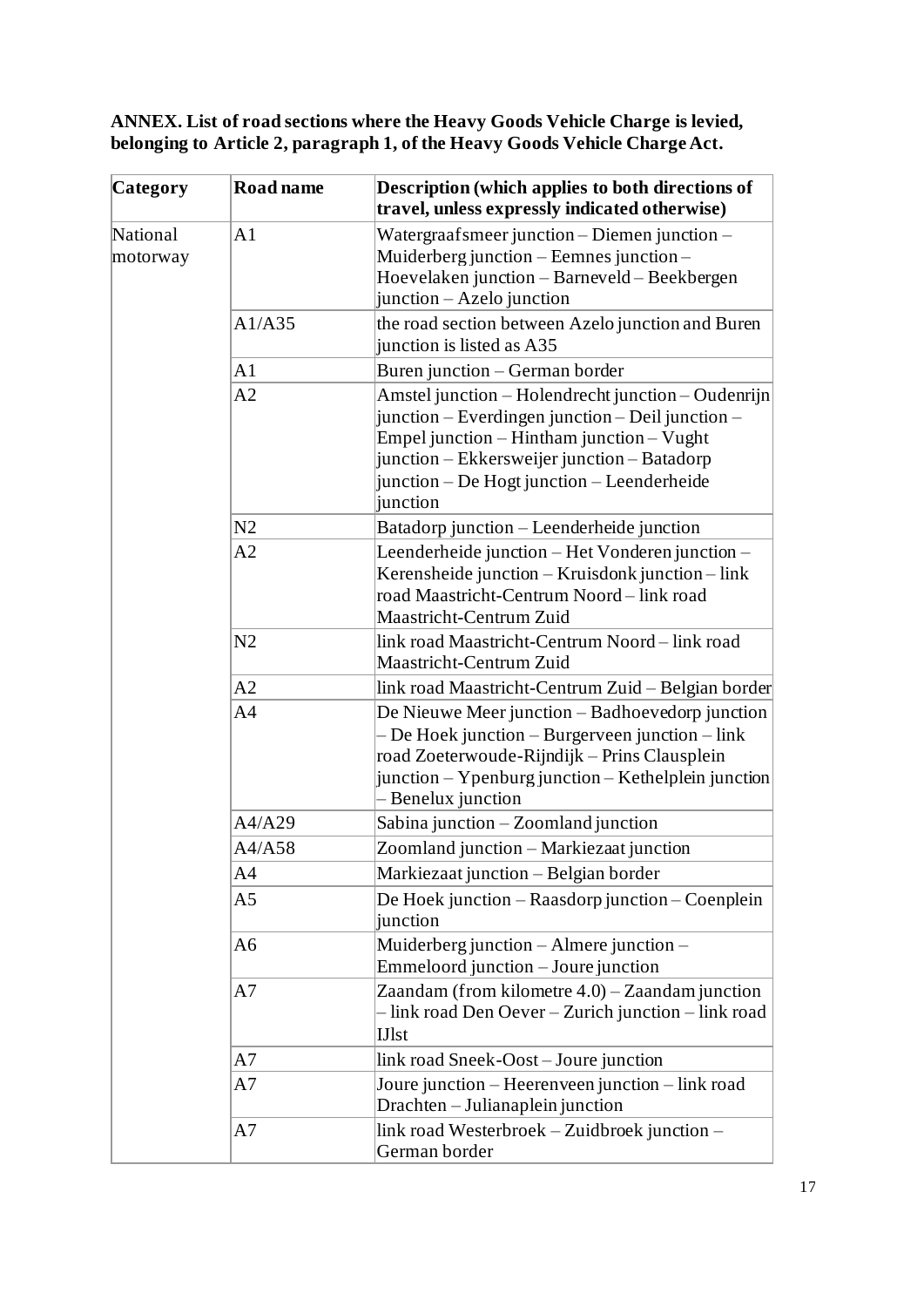| <b>Category</b> | <b>Road name</b> | Description (which applies to both directions of                                                                                                                                                                                                                                                             |
|-----------------|------------------|--------------------------------------------------------------------------------------------------------------------------------------------------------------------------------------------------------------------------------------------------------------------------------------------------------------|
|                 |                  | travel, unless expressly indicated otherwise)                                                                                                                                                                                                                                                                |
|                 | A8               | Coenplein junction – Zaandam junction – link road                                                                                                                                                                                                                                                            |
|                 |                  | Zaanstad-Noord                                                                                                                                                                                                                                                                                               |
|                 | A <sub>9</sub>   | Diemen junction – Holendrecht junction –                                                                                                                                                                                                                                                                     |
|                 |                  | Badhoevedorp junction - Raasdorp junction -                                                                                                                                                                                                                                                                  |
|                 |                  | Rottepolderplein junction – Velsen junction –                                                                                                                                                                                                                                                                |
|                 |                  | Beverwijk junction – Kooimeer junction                                                                                                                                                                                                                                                                       |
|                 | A10              | Coenplein junction – Watergraafsmeer junction –<br>Nieuwe Meer junction – Coenplein junction                                                                                                                                                                                                                 |
|                 | N11              | link road Zoeterwoude-Rijndijk – link road A12<br>Bodegraven                                                                                                                                                                                                                                                 |
|                 | A12              | 's-Gravenhage (from kilometre 3.3) – Prins<br>Clausplein junction – Gouwe junction – Bodegraven<br>junction – Oudenrijn junction – Lunetten junction –<br>Maanderbroek junction - Grijsoord junction                                                                                                         |
|                 | A12/A50          | Grijsoord junction – Waterberg junction                                                                                                                                                                                                                                                                      |
|                 | A12              | Waterberg junction - Velperbroek junction - Oud-<br>Dijk junction – German border                                                                                                                                                                                                                            |
|                 | A13              | Ypenburg junction – Doenkade junction –<br>Kleinpolderplein junction to S113 Rotterdam<br>(railway crossing)                                                                                                                                                                                                 |
|                 | A15              | link road Oostvoorne (from kilometre $25.1$ ) – link<br>road Brielle – Benelux junction – Vaanplein<br>junction - Ridderkerk-Noord junction - Ridderkerk-<br>Zuid junction - link road Papendrecht - Gorinchem<br>junction - Deil junction - Valburg junction -<br>Ressen junction – link road Bemmel (N839) |
|                 | A16              | Doenkade junction - Terbregseplein junction -<br>Ridderkerk-Noord junction - Ridderkerk-Zuid<br>junction – link road N3 – Klaverpolder junction                                                                                                                                                              |
|                 | A16/A59          | Klaverpolder junction – Zonzeel junction                                                                                                                                                                                                                                                                     |
|                 | A16              | Zonzeel junction - Princeville junction                                                                                                                                                                                                                                                                      |
|                 | A16/A58          | Princeville junction – Galder junction                                                                                                                                                                                                                                                                       |
|                 | A16              | Galder junction - Belgian border                                                                                                                                                                                                                                                                             |
|                 | A17/A59          | Klaverpolder junction-Noordhoek junction                                                                                                                                                                                                                                                                     |
|                 | A17              | Noordhoek junction – De Stok junction                                                                                                                                                                                                                                                                        |
|                 | A18              | Oud-Dijk junction - Varsseveld                                                                                                                                                                                                                                                                               |
|                 | A20              | link road Westerlee - Kethelplein junction -<br>Kleinpolderplein junction – Terbregseplein junction<br>Gouwe junction                                                                                                                                                                                        |
|                 | A22              | Velsen junction – Beverwijk junction                                                                                                                                                                                                                                                                         |
|                 | A27              | St. Annabosch junction - Hooipolder junction -<br>Gorinchem junction – Everdingen junction –<br>Lunetten junction – Rijnsweerd junction – Eemnes<br>junction – Almere junction                                                                                                                               |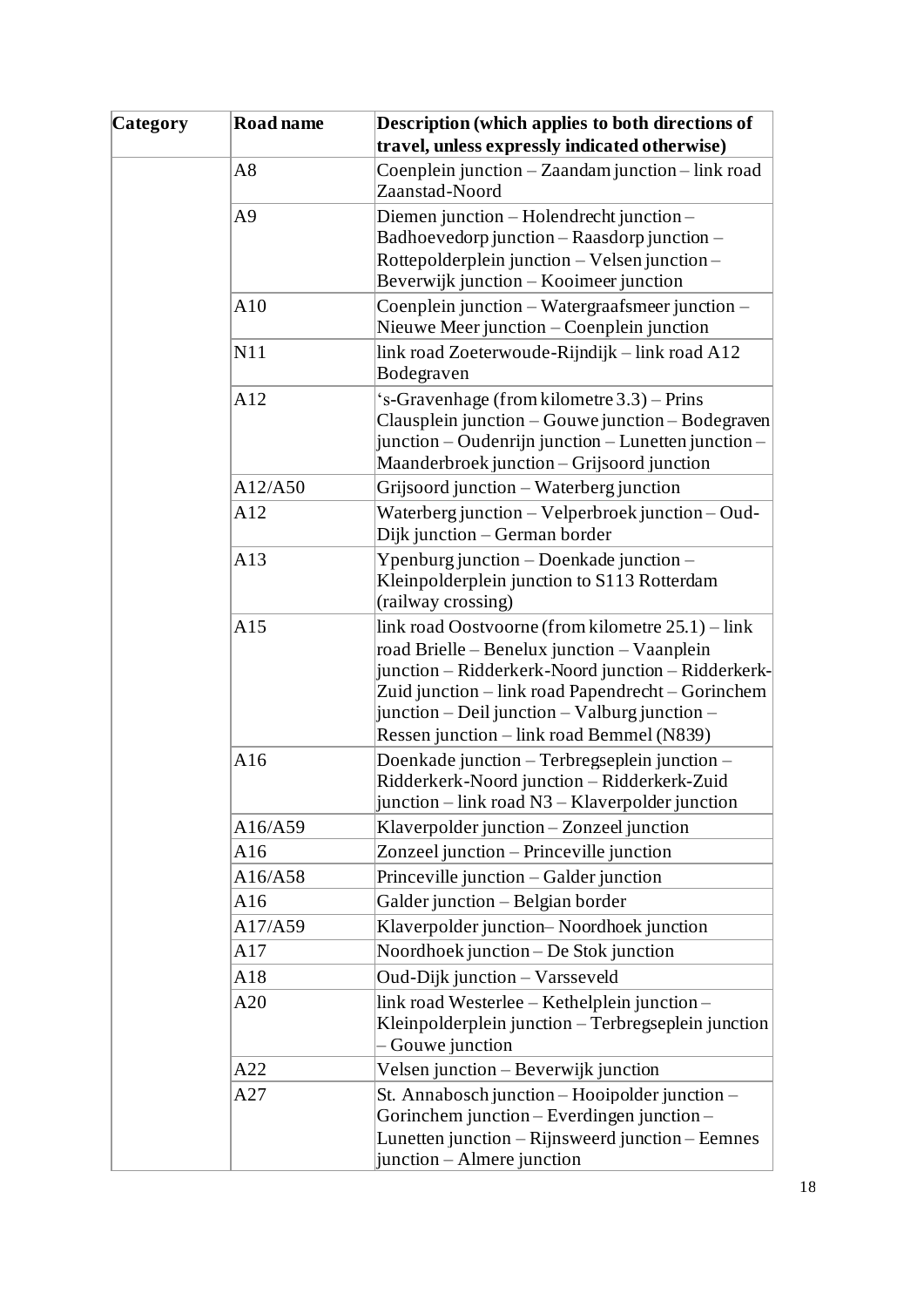| <b>Category</b> | <b>Road name</b> | Description (which applies to both directions of                                                                                                      |
|-----------------|------------------|-------------------------------------------------------------------------------------------------------------------------------------------------------|
|                 |                  | travel, unless expressly indicated otherwise)                                                                                                         |
|                 | A28              | Waterlinieweg Utrecht - Rijnsweerd junction -                                                                                                         |
|                 |                  | Hoevelaken junction - Hattemerbroek junction -                                                                                                        |
|                 |                  | Lankhorst junction – Hoogeveen junction – Assen                                                                                                       |
|                 |                  | junction - Julianaplein junction                                                                                                                      |
|                 | A29              | Vaanplein junction - Hellegatsplein junction                                                                                                          |
|                 | A29/A59          | Hellegatsplein junction - Sabina junction                                                                                                             |
|                 | A30              | Maanderbroek junction - link road Barneveld                                                                                                           |
|                 | A32              | Lankhorst junction – Heerenveen junction – link<br>road Wirdum                                                                                        |
|                 | A35              | link road Wierden – link road Almelo-West – Azelo<br>junction                                                                                         |
|                 | A35/A1           | Azelo junction – Buren junction                                                                                                                       |
|                 | A35              | Buren junction - link road Enschede-West -                                                                                                            |
|                 |                  | Enschede                                                                                                                                              |
|                 | A37              | Hoogeveen junction – Holsloot junction – German<br>border                                                                                             |
|                 | A38              | Rotterdamseweg Ridderkerk - Ridderkerk junction                                                                                                       |
|                 | A44              | Burgerveen junction - Wassenaar                                                                                                                       |
|                 | N44              | Wassenaar - N14                                                                                                                                       |
|                 | A50              | John F. Kennedylaan Eindhoven (to Tempellaan) –<br>link road Ekkersrijt                                                                               |
|                 | A50              | Ekkersweijer junction – link road Ekkersrijt –<br>Paalgraven junction – Bankhoef junction – Ewijk<br>junction – Valburg junction – Grijsoord junction |
|                 | A50/A12          | the road section from Grijsoord junction to<br>Waterberg junction is listed as A12                                                                    |
|                 | A50              | Waterberg junction – Beekbergen junction –<br>Hattemerbroek junction                                                                                  |
|                 | N50              | Hattemerbroek junction – link road Ens                                                                                                                |
|                 | N50/A838         | link road Ens – Emmeloord junction                                                                                                                    |
|                 | A58              | Batadorp junction $-$ De Baars junction $-$ St.<br>Annabosch junction – Galder junction                                                               |
|                 | A58/A16          | the road section between Galder junction and<br>Princeville junction is listed as A16                                                                 |
|                 | A58              | Princeville junction – De Stok junction – Zoomland<br>junction                                                                                        |
|                 | A58/A4           | the road section between Zoomland junction and<br>Markiezaat junction is listed as A4                                                                 |
|                 | A58              | Markiezaat junction – Vlissingen (to kilometre<br>171.3)                                                                                              |
|                 | A59/A29          | the road section between Hellegatsplein junction<br>and Sabina junction is listed as A29                                                              |
|                 | A59              | Sabina junction – Noordhoek junction                                                                                                                  |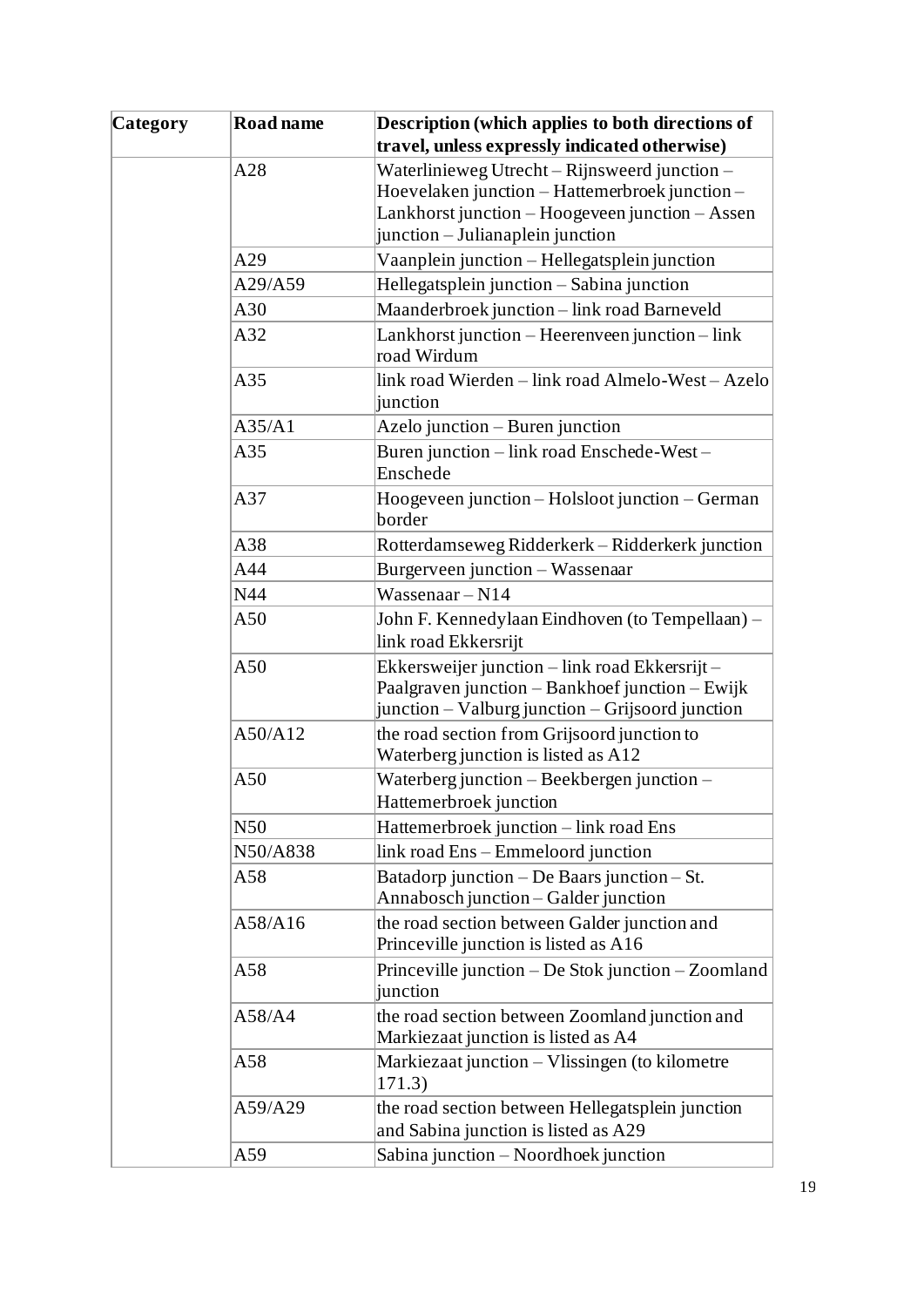| <b>Category</b>      | <b>Road name</b> | Description (which applies to both directions of                                                                                   |
|----------------------|------------------|------------------------------------------------------------------------------------------------------------------------------------|
|                      |                  | travel, unless expressly indicated otherwise)                                                                                      |
|                      | A59/A16          | the road section between Klaverpolder junction and<br>Zonzeel junction is listed as A16                                            |
|                      | A59/A17          | the road section between Noordhoek junction and                                                                                    |
|                      |                  | Klaverpolder junction is listed as A17                                                                                             |
|                      | A59              | Zonzeel junction – Hooipolder junction – Empel<br>junction                                                                         |
|                      | A59/A2           | the road section between Empel junction and<br>Hintham junction is listed as A2                                                    |
|                      | A59              | Hintham junction - Paalgraven junction                                                                                             |
|                      | A65              | Vught junction - Vught                                                                                                             |
|                      | N <sub>65</sub>  | Vught junction – link road Berkel-Enschot                                                                                          |
|                      | A65              | link road Berkel-Enschot – De Baars junction                                                                                       |
|                      | A67              | Belgian border - De Hogt junction                                                                                                  |
|                      | A67/A2           | the road section between De Hogt junction and<br>Leenderheide junction is listed as A2                                             |
|                      | A67              | Leenderheide junction - Zaarderheiken junction -<br>German border                                                                  |
|                      | A73              | Het Vonderen junction - Tiglia junction -<br>Zaarderheiken junction - Rijkevoort junction -<br>Neerbosch junction – Ewijk junction |
|                      | A73              | Neerbosch junction – Nijmegen (to kilometre 108.6)                                                                                 |
|                      | A74              | German border-Tiglia junction                                                                                                      |
|                      | A76              | Belgian border – Kerensheide junction –<br>Kunderberg junction - German border                                                     |
|                      | A77              | Rijkevoort junction – German border                                                                                                |
|                      | A79              | Kruisdonk junction – Kunderberg junction                                                                                           |
|                      | A200             | link road Halfweg - Rottepolderplein junction - link<br>road Haarlem-Centrum (to kilometre 11.8)                                   |
|                      | A205             | link road Haarlem - Rottepolderplein junction                                                                                      |
|                      | A208             | link road Velserbroek (from kilometre 7.3) –<br><b>IJmuiden</b> junction                                                           |
|                      | A838             | the road section from link road Ens – Emmeloord<br>junction is listed as N50                                                       |
| Provincial road A256 |                  | Goes – De Poel junction                                                                                                            |
|                      | A325             | Arnhem Nijmeegseplein - Ressen junction                                                                                            |
|                      | A326             | Bankhoef junction - Palkerplein Wijchen                                                                                            |
|                      | A348             | Velperbroek junction – Ellecom                                                                                                     |
|                      | N201             | N212 – A2 link road Vinkeveen                                                                                                      |
|                      | N201             | A2 link road Vinkeveen - A27 link road Hilversum                                                                                   |
|                      | N207             | A4 link road Burgerveen – A12 link road Gouda<br>(via N452 and N451)                                                               |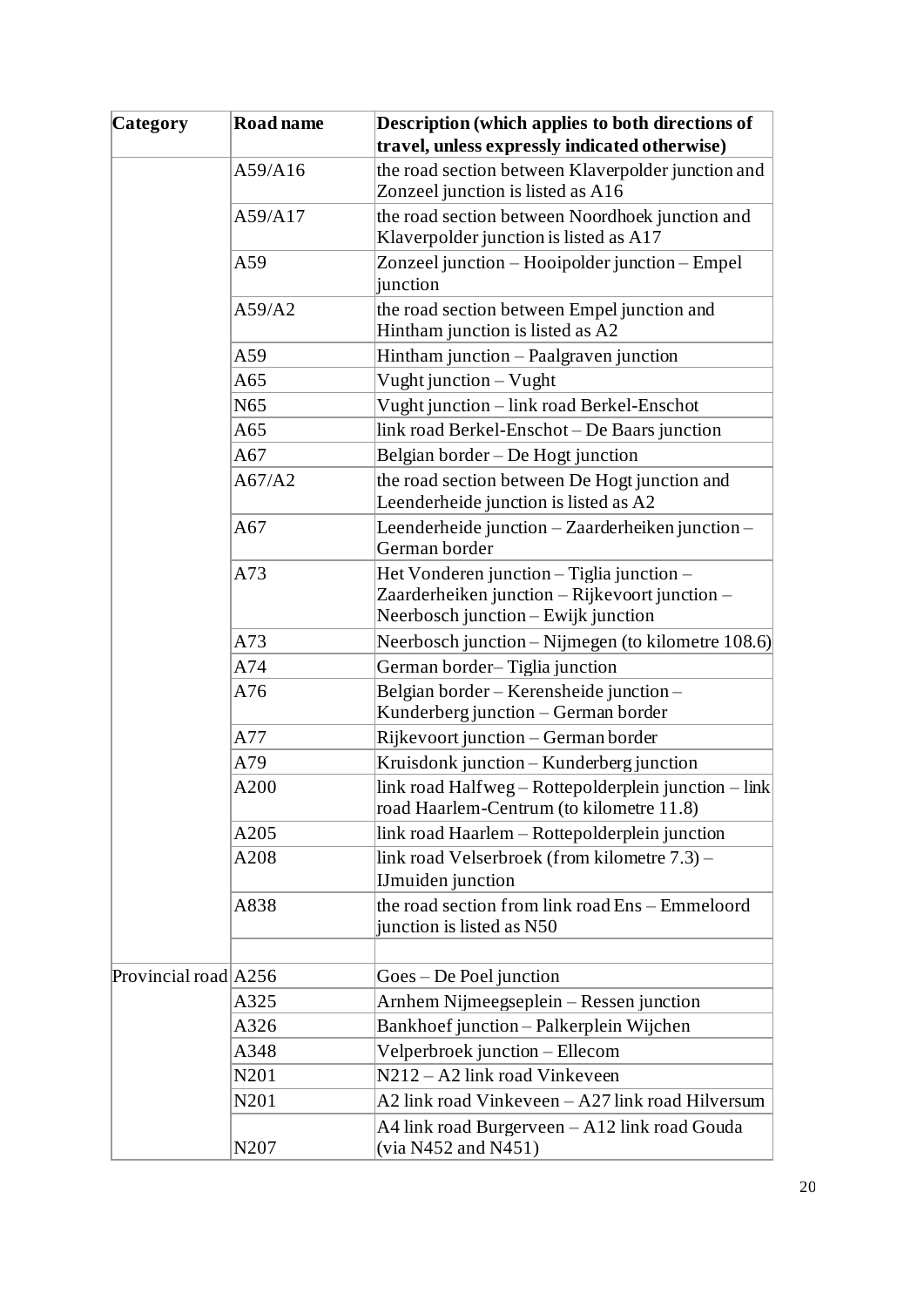| <b>Category</b> | Road name         | Description (which applies to both directions of  |
|-----------------|-------------------|---------------------------------------------------|
|                 |                   | travel, unless expressly indicated otherwise)     |
|                 |                   | N11 link road Hazerswoude - A12 link road         |
|                 | N209              | Bleiswijk                                         |
|                 |                   | A12 link road Bleiswijk – A13 link road Berkel en |
|                 | N209              | Rodenrijs                                         |
|                 |                   | N201 - A12 link road Harmelen (via N198 and       |
|                 | N212              | N419)                                             |
|                 |                   | A15 link road Papendrecht - A27 link road         |
|                 | N214              | Noordeloos                                        |
|                 | N221              | N237 Stichtse Rotonde – A28 link road Maarn       |
|                 |                   | A50 link road Renkum – N781 Diedenweg             |
|                 | N225              | Wageningen                                        |
|                 | N230              | A2 link road Maarsen – A27 link road Maarssen     |
|                 | N235              | Verzetslaan Purmerend - N247 Het Schouw           |
|                 |                   | De Berekuil, Waterlinieweg Utrecht – Stichtse     |
|                 | N237              | Rotonde (N221)                                    |
|                 | N244              | $N243$ Hoorn junction – $N246$                    |
|                 |                   | A8 link road Zaanstad-Noord (Coentunnelweg) -     |
|                 | N246              | N244 Westgraftdijk                                |
|                 | N247              | N235 Het Schouw - A10 link road Volendam          |
|                 | N <sub>260</sub>  | A58 link road Gilze - N282                        |
|                 | N <sub>263</sub>  | A16 link road Breda – Belgian border              |
|                 |                   | A4 link road Dinteloord – A17 link road           |
|                 | N <sub>268</sub>  | Roosendaal-Noord                                  |
|                 |                   | Belgian border – Tongerseweg, Prins               |
|                 |                   | Bisschopssingel, J.F. Kennedybrug, J.F.           |
|                 | N278              | Kennedysingel - A2 link road Maastricht-Zuid      |
|                 | N279              | A50 link road Veghel - A67 link road Asten        |
|                 |                   | A2 link road Kelpen-Oler - A73 link road          |
|                 | N <sub>2</sub> 80 | Roermond                                          |
|                 | N <sub>2</sub> 80 | A73 link road Roermond – German border            |
|                 |                   | A76 link road Voerendaal - A76 link road          |
|                 | N281              | Simpelveld                                        |
|                 | N282              | A27 link road Breda-Noord - N260                  |
|                 |                   | A59 link road Terheijden - A17 link road          |
|                 | N <sub>2</sub> 85 | Zevenbergen                                       |
|                 | N321              | A73 link road Cuijk - N324 Grave                  |
|                 | N322              | $N323 - A50$ Ewijk junction                       |
|                 | N323              | A15 link road Echteld - N322                      |
|                 | N324              | A59 link road Oss-Oost – N321 Grave               |
|                 |                   | A12 Velperbroek junction – A325 Nijmeegseplein    |
|                 | N325              | Arnhem                                            |
|                 | N401              | A2 link road Breukelen - N212                     |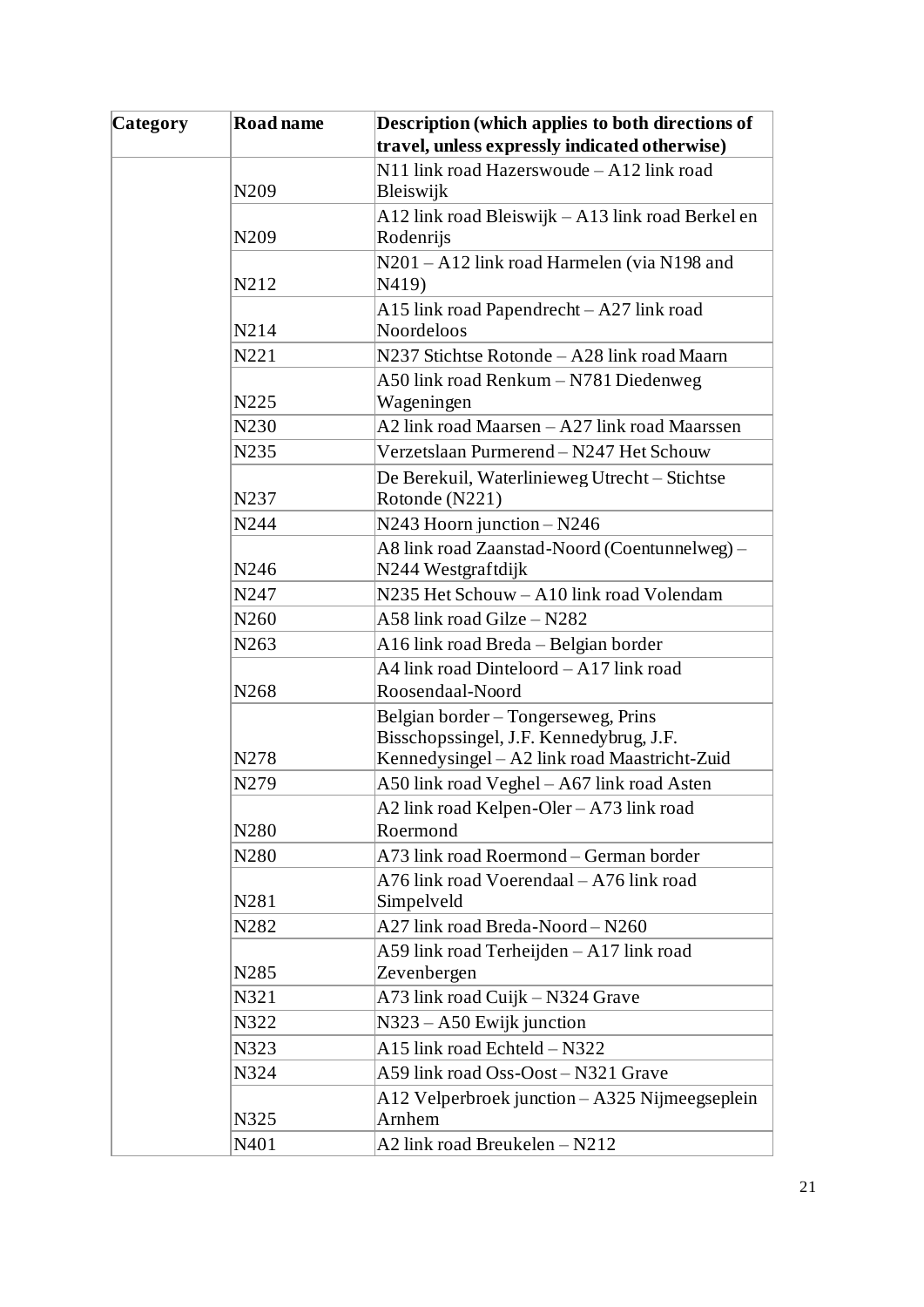| <b>Category</b> | <b>Road name</b>                                    | Description (which applies to both directions of                                                                                                                                                                                                                                                                                                                                                                                                           |  |  |  |  |
|-----------------|-----------------------------------------------------|------------------------------------------------------------------------------------------------------------------------------------------------------------------------------------------------------------------------------------------------------------------------------------------------------------------------------------------------------------------------------------------------------------------------------------------------------------|--|--|--|--|
|                 |                                                     | travel, unless expressly indicated otherwise)                                                                                                                                                                                                                                                                                                                                                                                                              |  |  |  |  |
|                 | N470                                                | A4 link road Delft – A13 link road Delft Zuid                                                                                                                                                                                                                                                                                                                                                                                                              |  |  |  |  |
|                 | N640                                                | A58 link road Etten-Leur-West (A58) – A17 link<br>road Oudenbosch (via N641)                                                                                                                                                                                                                                                                                                                                                                               |  |  |  |  |
|                 | N641                                                | A17 link road Oudenbosch – N268 Oud Gastel                                                                                                                                                                                                                                                                                                                                                                                                                 |  |  |  |  |
|                 |                                                     |                                                                                                                                                                                                                                                                                                                                                                                                                                                            |  |  |  |  |
|                 | N781                                                | A12 link road Wageningen – N225 Ritsma Bosweg<br>Wageningen                                                                                                                                                                                                                                                                                                                                                                                                |  |  |  |  |
|                 |                                                     |                                                                                                                                                                                                                                                                                                                                                                                                                                                            |  |  |  |  |
| Municipal       | Rotterdam                                           |                                                                                                                                                                                                                                                                                                                                                                                                                                                            |  |  |  |  |
| roads           | Rotterdam (I)                                       | Route in both directions of travel from link road<br>A15 Havens 5700-6200, Rijnweg to Moezelweg,<br>Moezelweg from Rijnweg to Saarweg, Saarweg,<br>Saarweg roundabout, Calandbrug, Merseyweg,<br>Droespolderweg, Botlekweg from Droespolderweg<br>to Oude Maasweg, Clydeweg between Botlekweg<br>and Botlekweg, Oude Maasweg between Botlekweg<br>Parallel route A15 and Oude Maaspad, Oude Maaspad, Plaatweg to<br>link road (access road) A15 Botlekbrug |  |  |  |  |
|                 | Rotterdam (II)                                      | Route in both directions of travel from link road<br>(access road) A15 Botlekbrug, Vondelingenweg<br>Parallel route A15 from kilometre 3.0 (link road 3225-4000) to Groene<br>Kruisweg                                                                                                                                                                                                                                                                     |  |  |  |  |
|                 | Parallel route A15 48,85b<br>Rotterdam (III)        | Vondelingenweg between kilometre 4.8 and A15 Li<br>48.9c<br>Vondelingenweg between kilometre 4.8 and A15 Re                                                                                                                                                                                                                                                                                                                                                |  |  |  |  |
|                 |                                                     |                                                                                                                                                                                                                                                                                                                                                                                                                                                            |  |  |  |  |
|                 | <b>Maastricht</b>                                   |                                                                                                                                                                                                                                                                                                                                                                                                                                                            |  |  |  |  |
|                 | Belgian border-<br>Link road A2<br>Maastricht Noord | Route in both directions of travel from the Belgian<br>border via Regia to Nobellaan, Nobellaan,<br>Fagotstraat, Frans van de Laarplein, Fort<br>Willemweg, Noorderbrug, Viaductweg to A2 link<br>road Maastricht-Noord                                                                                                                                                                                                                                    |  |  |  |  |
|                 | Belgian border-<br>Noorderbrug                      | Route in both directions of travel from the Belgian<br>border via Brusselseweg to Belvédèrelaan,<br>Belvédèrelaan to Noorderbrug                                                                                                                                                                                                                                                                                                                           |  |  |  |  |
|                 |                                                     |                                                                                                                                                                                                                                                                                                                                                                                                                                                            |  |  |  |  |
|                 | $\mathbf{s}$ -                                      |                                                                                                                                                                                                                                                                                                                                                                                                                                                            |  |  |  |  |
|                 | Hertogenbosch                                       |                                                                                                                                                                                                                                                                                                                                                                                                                                                            |  |  |  |  |
|                 | 's-Hertogenbosch,<br>Vlijmenseweg-<br>Randweg       | A59 link road 's-Hertogenbosch-West – A65 link<br>road Vught-Centrum                                                                                                                                                                                                                                                                                                                                                                                       |  |  |  |  |
|                 |                                                     |                                                                                                                                                                                                                                                                                                                                                                                                                                                            |  |  |  |  |
|                 | <b>Utrecht</b>                                      |                                                                                                                                                                                                                                                                                                                                                                                                                                                            |  |  |  |  |